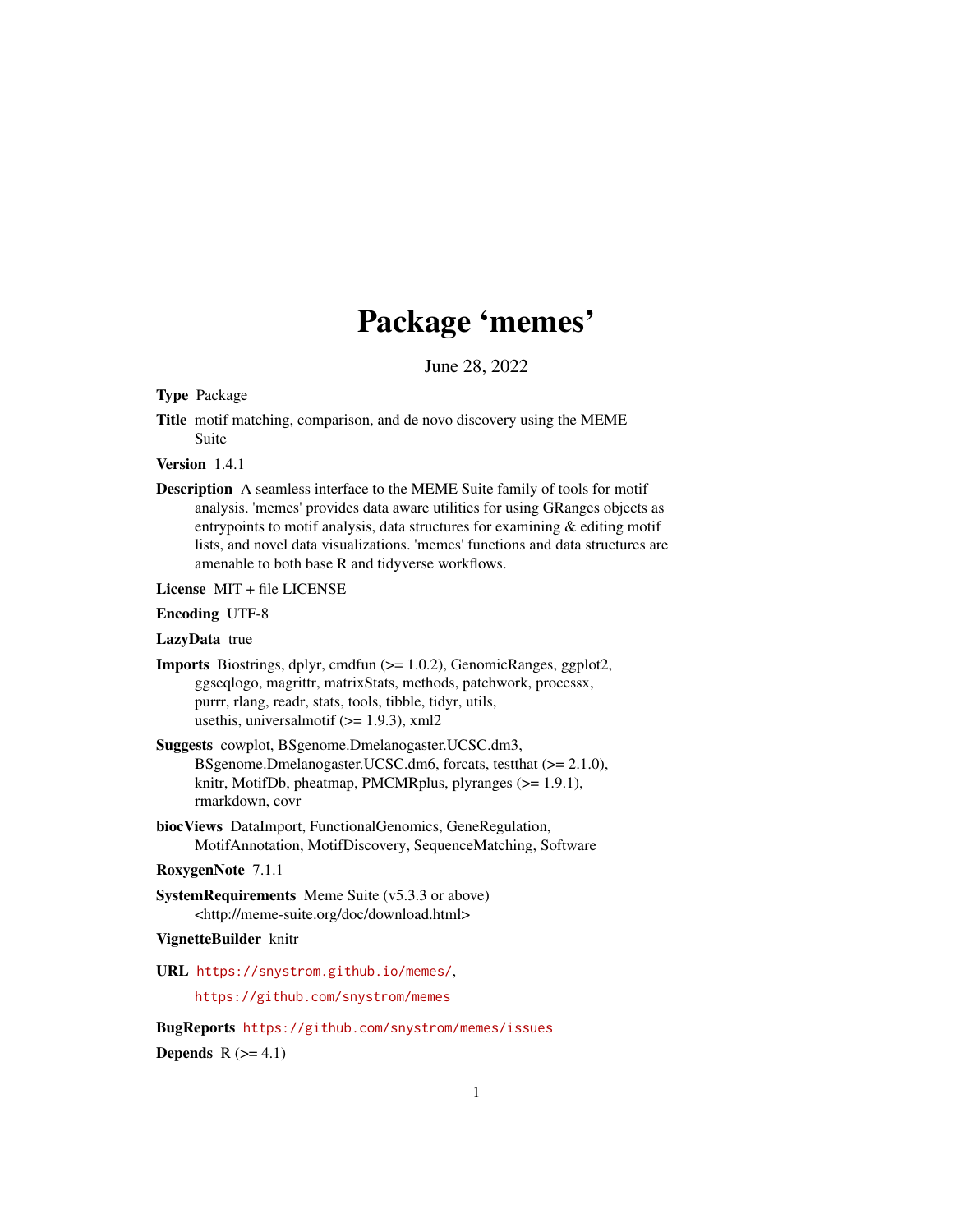### Config/testthat/edition 3

git\_url https://git.bioconductor.org/packages/memes

git\_branch RELEASE\_3\_15

git\_last\_commit affa506

git\_last\_commit\_date 2022-05-08

Date/Publication 2022-06-28

Author Spencer Nystrom [aut, cre, cph] (<<https://orcid.org/0000-0003-1000-1579>>)

Maintainer Spencer Nystrom <nystromdev@gmail.com>

## R topics documented:

| 3                                                                                                                                     |
|---------------------------------------------------------------------------------------------------------------------------------------|
| $\overline{\mathbf{4}}$                                                                                                               |
| $\overline{4}$                                                                                                                        |
| 5                                                                                                                                     |
| 6                                                                                                                                     |
| $\overline{7}$<br>example_ame_large $\dots \dots \dots \dots \dots \dots \dots \dots \dots \dots \dots \dots \dots \dots \dots \dots$ |
| $\overline{7}$                                                                                                                        |
| 8                                                                                                                                     |
| 8                                                                                                                                     |
| $\mathbf Q$                                                                                                                           |
| $\mathbf Q$                                                                                                                           |
| 9                                                                                                                                     |
| 10                                                                                                                                    |
| 10                                                                                                                                    |
| 11                                                                                                                                    |
| 12                                                                                                                                    |
| 13                                                                                                                                    |
| 13                                                                                                                                    |
| 14                                                                                                                                    |
| 15                                                                                                                                    |
| 15                                                                                                                                    |
| 16                                                                                                                                    |
| 17                                                                                                                                    |
| 18                                                                                                                                    |
| 19                                                                                                                                    |
| 19                                                                                                                                    |
| 21                                                                                                                                    |
| 22                                                                                                                                    |
| 23                                                                                                                                    |
| 26                                                                                                                                    |
| 29                                                                                                                                    |
| 31                                                                                                                                    |
| 34                                                                                                                                    |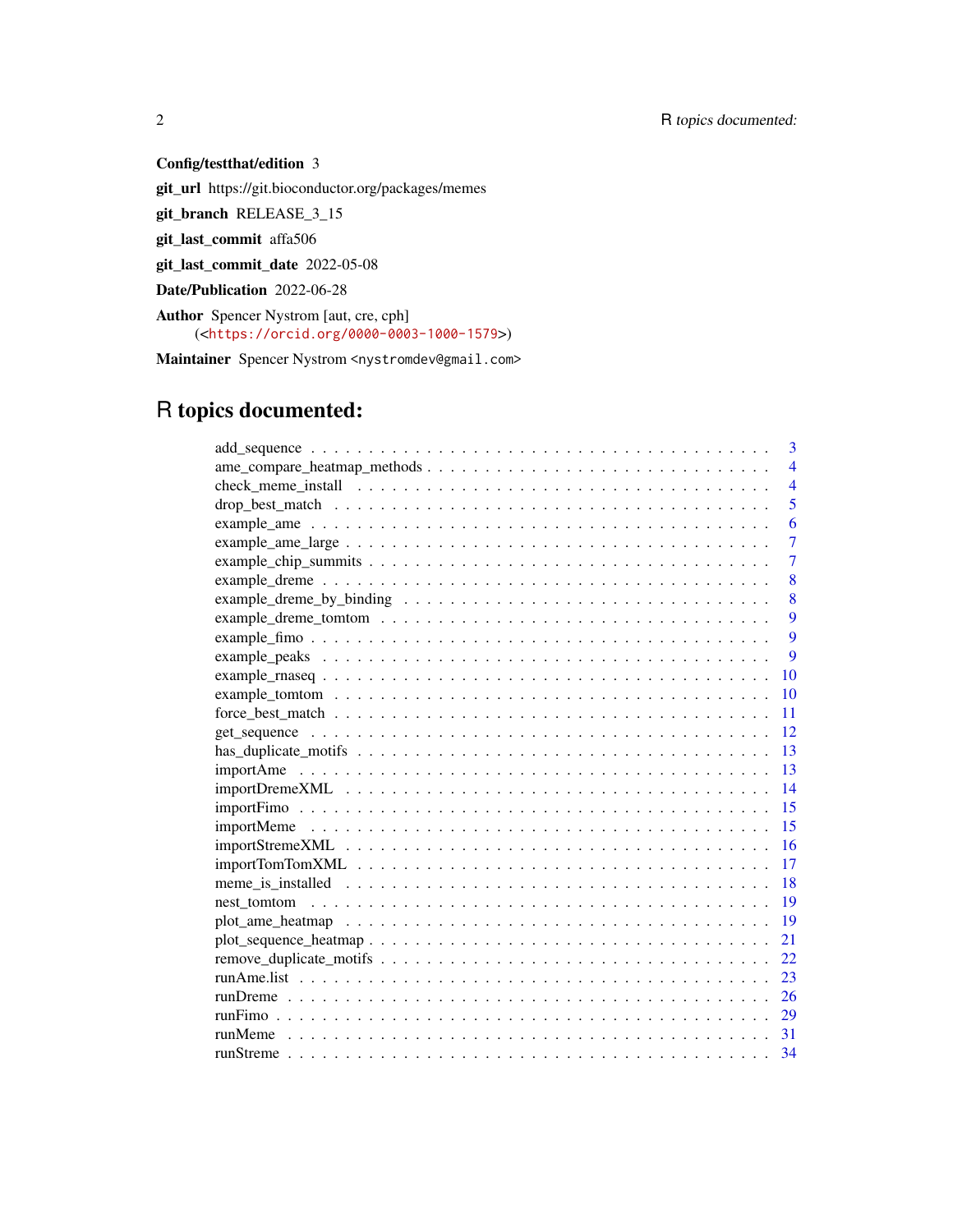#### <span id="page-2-0"></span>add\_sequence 3

add\_sequence *Add nucleic acid sequence of regions to metadata column*

#### Description

Add nucleic acid sequence of regions to metadata column

#### Usage

add\_sequence(ranges, genome, name = "sequence")

#### Arguments

| ranges | <b>GRanges object</b>                                                                                                                                                    |
|--------|--------------------------------------------------------------------------------------------------------------------------------------------------------------------------|
| genome | BSgenome object or any other valid input to 'Biostrings::getSeq()' (Do 'showMeth-<br>ods(Biostrings::getSeq)' to show valid types)                                       |
| name   | name of metadata column to hold sequence information (default: "sequence").<br>Note, this will overwrite existing columns without warning if the name already<br>exists. |

#### Value

'ranges' with new metadata column named "sequence" (or another value passed to 'name') holding the DNA or RNA sequence from 'genome'

#### Examples

```
data(example_peaks, package = "memes")
dm.genome <- BSgenome.Dmelanogaster.UCSC.dm3::BSgenome.Dmelanogaster.UCSC.dm3
add_sequence(example_peaks, dm.genome)
```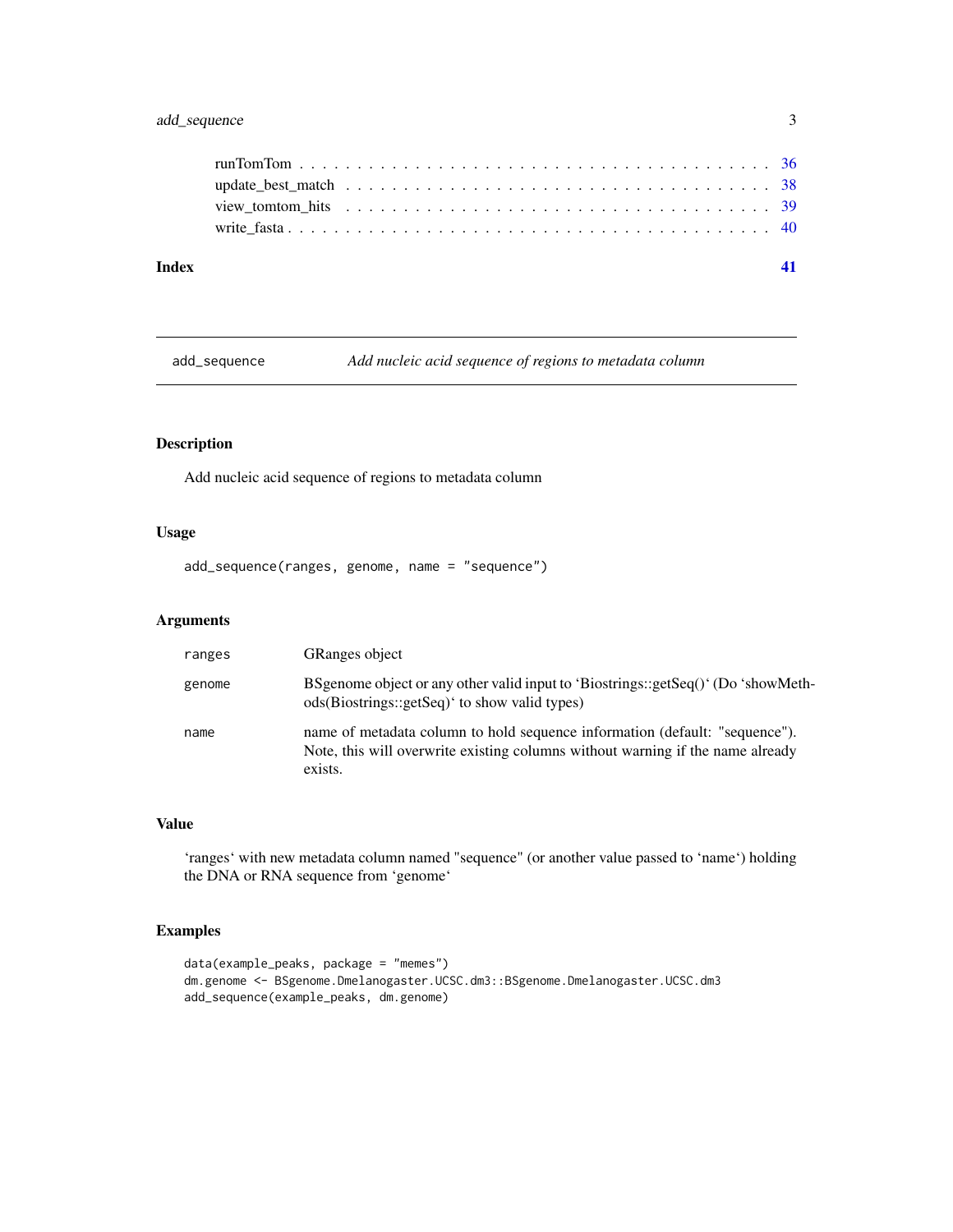<span id="page-3-0"></span>ame\_compare\_heatmap\_methods

*Compare AME heatmap methods*

#### Description

This helper function allows the user to visualize the distribution of their AME results data on different scales to help understand the implications of using different values in 'plot\_ame\_heatmap()'

#### Usage

```
ame_compare_heatmap_methods(ame, group, value = -log10(adj.pvalue))
```
#### Arguments

| ame   | ame results data.frame                                                  |
|-------|-------------------------------------------------------------------------|
| group | optional name of group to split results by                              |
| value | value to compare to "normalize" method (default: $-log10$ (adj.pvalue)) |

#### Value

a cowplot 2 panel plot comparing the distribution of 'value' to normalized rank values

#### Examples

```
data("example_ame", package = "memes")
ame_compare_heatmap_methods(example_ame$Decreasing)
```

```
ame_compare_heatmap_methods(dplyr::bind_rows(example_ame, .id = "type"), type)
```
<span id="page-3-1"></span>check\_meme\_install *Check user's MEME install*

#### Description

In order to use the run\* family of functions, memes must detect a local install of the MEME Suite. MEME is installed in a directory named meme/bin/ which can be located anywhere on the filesystem, but is typically found in  $\gamma$ /meme/bin. If the MEME Suite is installed at  $\gamma$ /meme/bin, memes can autodetect the install. However, in the case that the MEME Suite is found at a nonstandard location, the user may specify the location of their meme/bin in three ways:

#### Usage

```
check_meme_install(meme_path = NULL)
```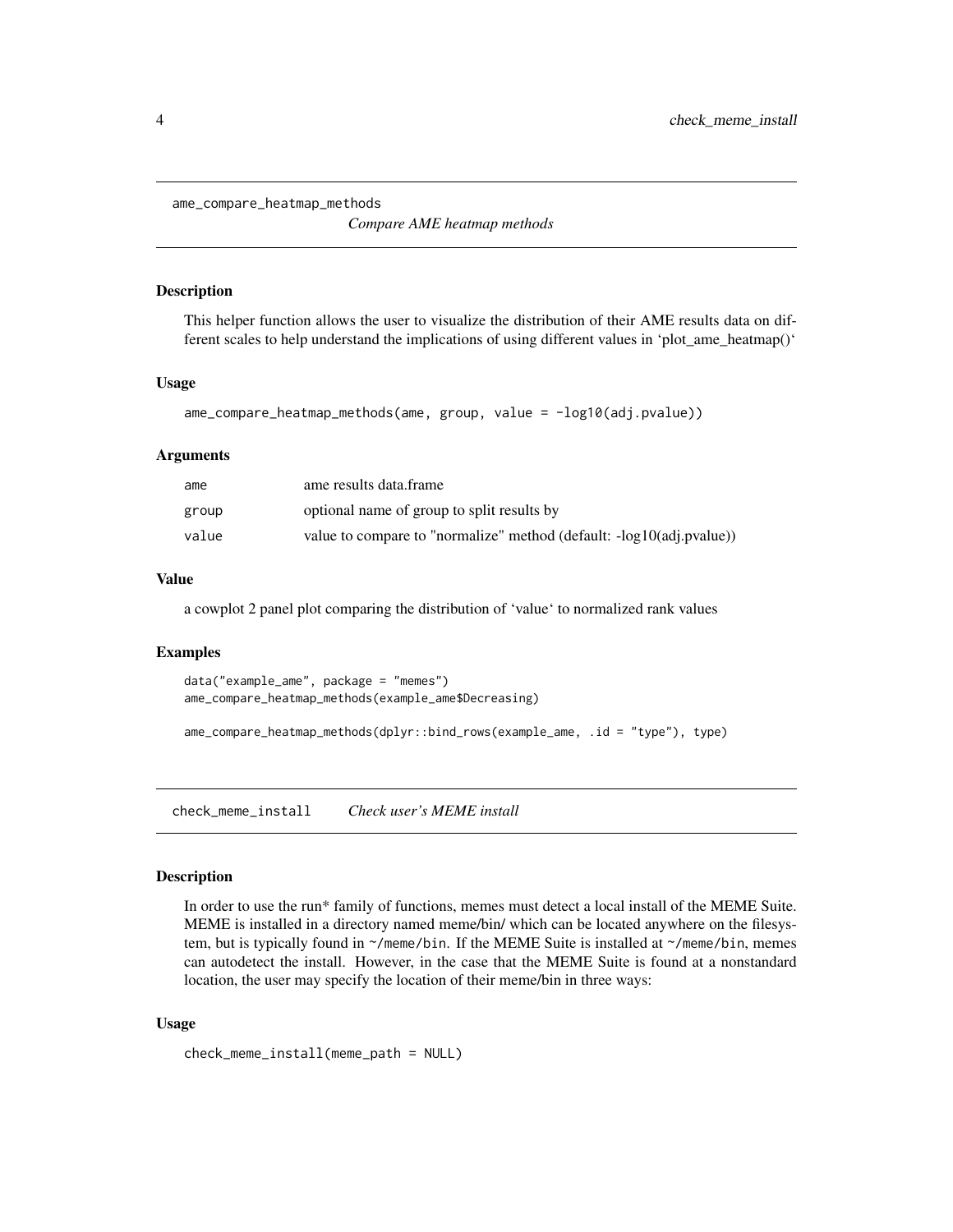#### <span id="page-4-0"></span>Arguments

meme\_path path to "meme/bin" (if unset will search MEME\_BIN environment variable or meme\_bin option)

#### Details

- 1. provide the full path to meme/bin to the meme\_path argument to each run\* function.
- 2. set the meme\_bin option using options(meme\_bin = "path/to/meme/bin") once per R session.
- 3. set the MEME\_BIN environment variable either in . Renviron or  $\gamma$ , bashrc with the path to meme/bin

To aid the user in determining if memes can detect their meme/bin install, check\_meme\_install() will search the aforementioned locations for a valid meme/bin, returning green checks for each detected tool, or red X's for undetected tools. Alternatively, users can run meme\_is\_installed() to get a boolean value indicating whether their MEME Suite can be detected.

check\_meme\_install() searches using the following heirarchy. This heirarchy mimics how all run\* functions search for meme/bin, thus the paths printed from check\_meme\_install() will indicate the paths used by each run $*$  function. The heirarchy is as follows:

- 1. the meme\_path function argument if set
- 2. the meme\_bin option
- 3. the MEME\_BIN environment variable
- 4. the default location at ~/meme/bin

#### Value

message indicating which MEME utilities are installed and their location on disk

#### Examples

check\_meme\_install()

drop\_best\_match *Drop best match columns from tomtom results*

#### Description

Convenience function for dropping all columns created by runTomTom prefixed by "best\_match\_" and the "best\_db\_name" column. Keeps the "tomtom" data.frame column. Can be useful if you want to unnest the 'tomtom' data without propagating these columns.

#### Usage

drop\_best\_match(res)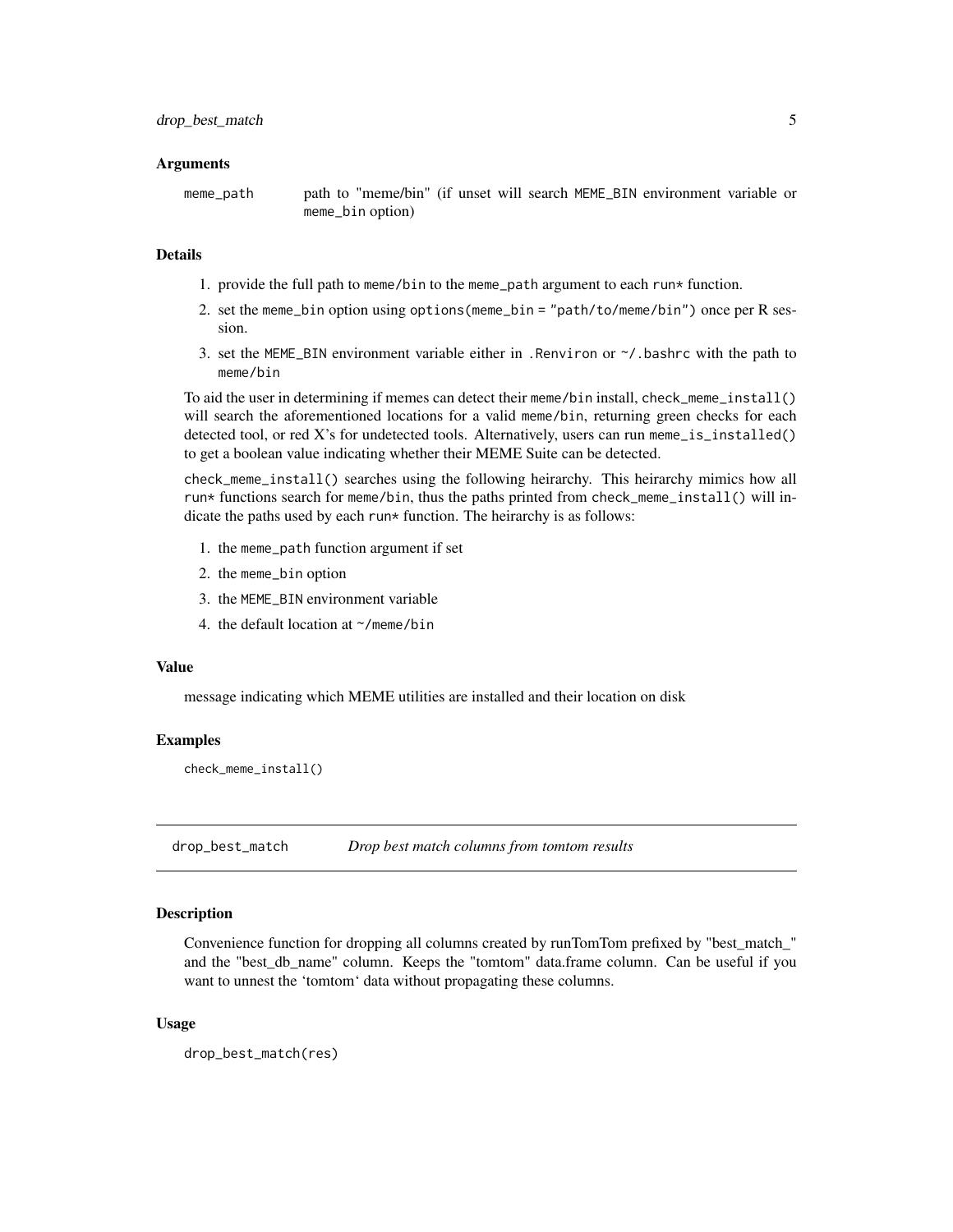#### <span id="page-5-0"></span>Arguments

res results of runTomTom

#### Value

'res' without the tomtom best\_match\_ columns

#### Examples

```
data("example_dreme_tomtom")
names(example_dreme_tomtom)
names(drop_best_match(example_dreme_tomtom))
```
example\_ame *Example runAme() output*

#### Description

Result when running AME using 100bp window around 'example\_chip\_summits' for "Increasing" and "Decreasing" sites, using "Static" as background.

#### Usage

example\_ame

#### Format

A list object of AME results data.frames

Increasing 'runAme()' Results object for Increasing sites vs Static sites

Decreasing 'runAme()' Results object for Decreasing sites vs Static sites

#### Examples

```
# Data can be combined into 1 large data.frame using:
# where the "behavior" column will hold the "Increasing"/"Decreasing" information
dplyr::bind_rows(example_ame, .id = "behavior")
```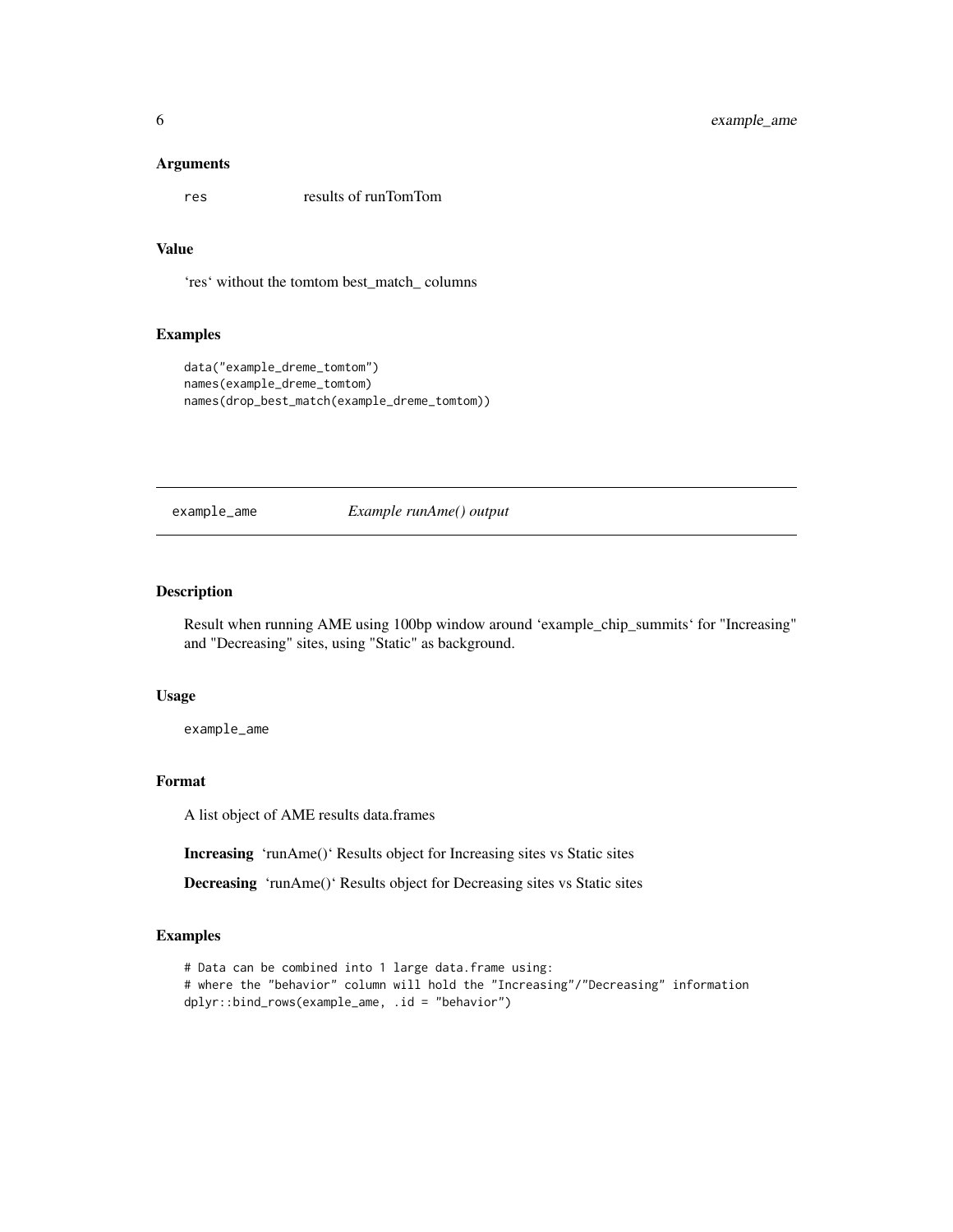<span id="page-6-0"></span>example\_ame\_large *runAme() output for example\_chip\_summits split by binding description*

#### Description

AME was run for "ectopic", "entopic", and "orphan" sites using shuffled background.

#### Usage

example\_ame\_large

#### Format

a list of runAme() results data.frames

#### Details

see 'vignette("integrative\_analysis", package = "memes")' for details.

#### Examples

```
# Data can be combined into 1 large data.frame using:
dplyr::bind_rows(example_ame_large, .id = "binding_type")
```
example\_chip\_summits *Annotated Transcription Factor ChIP-seq summits*

#### **Description**

ChIP-seq summit positions on Drosophila melanogaster chromosome 3 for the transcription factor E93 using a union set of peaks from third-instar larval wings ("Early") and 24 hour Pupal ("Late") wings.

#### Usage

example\_chip\_summits

#### Format

A GRanges object of ChIP summit position with 2 metadata columns

- peak\_binding\_description Binding profiles between Early and Late E93 were compared. Peaks are annotated as whether they are bound in Early wings only ("ectopic"), both Early and Late wings ("entopic"), or only bound in Late wings ("orphan").
- e93\_sensitive\_behavior change in chromatin accessibility in response to E93 binding: Increasing, Decreasing, or Static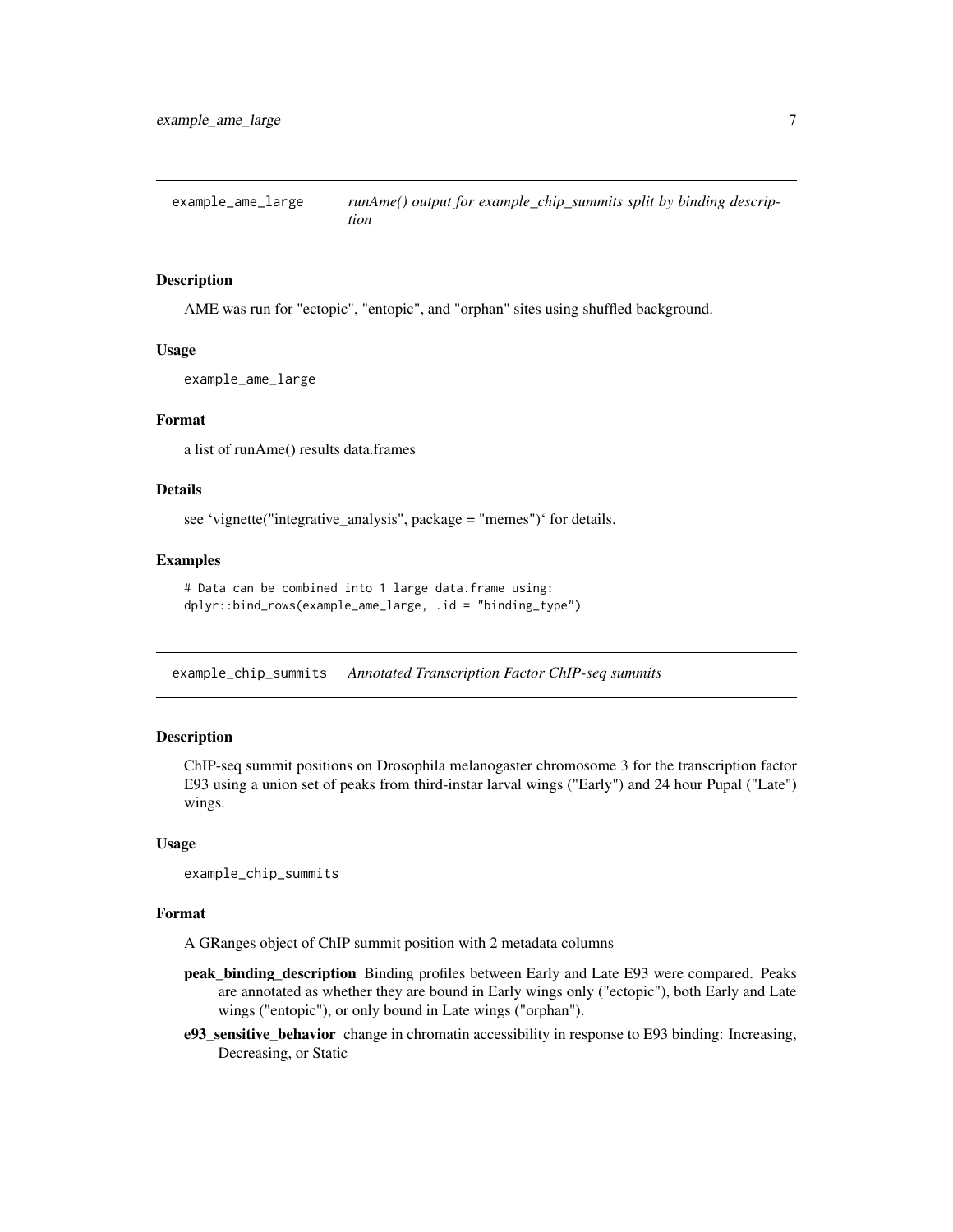#### Details

E93 is a transcription factor normally present only in Late wings. An experimental perturbation precociously expressed E93 during Early stages. Binding profiles between Early and Late E93 were compared. Peaks are annotated as whether they are bound in Early wings only ("ectopic"), both Early and Late wings ("entopic"), or only bound in Late wings ("orphan").

DNA elements can be made "open" or "closed" in response to binding of transcription factors like E93. Accessibility of E93 binding sites before and after E93 expression was measured using FAIREseq. ChIP peaks are annotated by how their accessibility changes in response to E93 binding . Peaks can become more open ("Increasing"), more closed ("Decreasing"), or unchanged in accessibility ("Static"). These experiments demonstrate a causal relationship between E93 binding and both opening and closing of DNA elements.

#### Source

https://www.ncbi.nlm.nih.gov/geo/download/?acc=GSE141738&format=file&file=GSE141738

example\_dreme *Example runDreme() output*

#### Description

Result when running dreme using 100bp window around example\_chip\_summits using "Decreasing" sites as foreground, and "Static" sites as background.

#### Usage

example\_dreme

#### Format

a runDreme results data.frame

example\_dreme\_by\_binding

*runDreme() output for example\_chip\_summits split by binding description*

#### **Description**

See vignette("integrative\_analysis", package = "memes") for details

#### Usage

example\_dreme\_by\_binding

#### Format

a runDreme results data.frame

<span id="page-7-0"></span>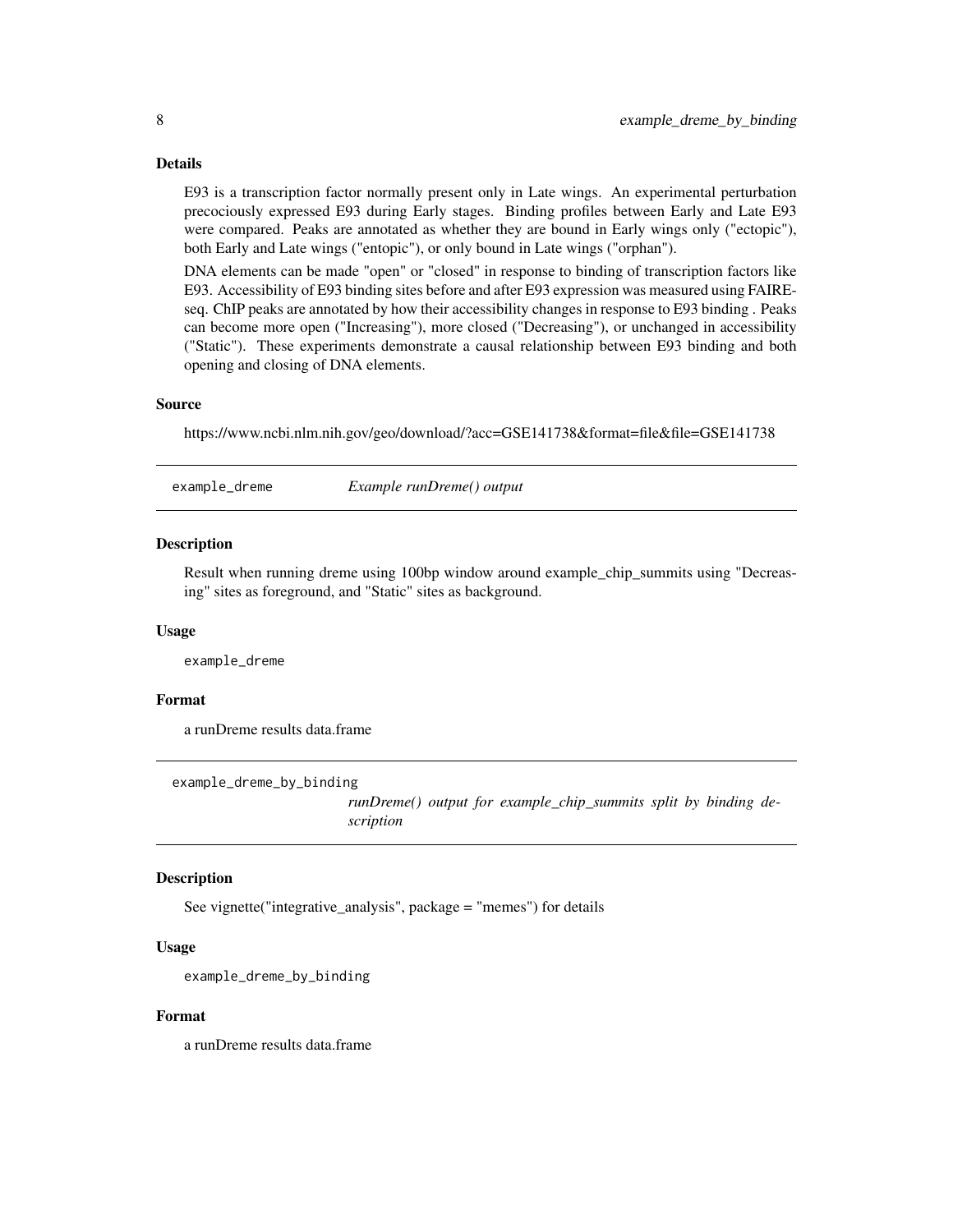<span id="page-8-0"></span>example\_dreme\_tomtom *Example runDreme() output after passing to runTomTom()*

#### Description

Result when running 'runTomTom(example\_dreme)' using FlyFactorSurvey as database.

#### Usage

example\_dreme\_tomtom

#### Format

a runDreme results data.frame with runTomTom results columns

example\_fimo *Example runFimo() output*

#### Description

Run using 100bp windows around 'example\_chip\_summits', using E93 motif as database.

#### Usage

example\_fimo

#### Format

A GRanges object of E93 motif positions within 100bp windows of 'example\_chip\_summits'

example\_peaks *Example ChIP-seq peaks*

#### Description

10 ChIP-seq peaks from GSE141738

#### Usage

example\_peaks

#### Format

An object of class GRanges of length 10.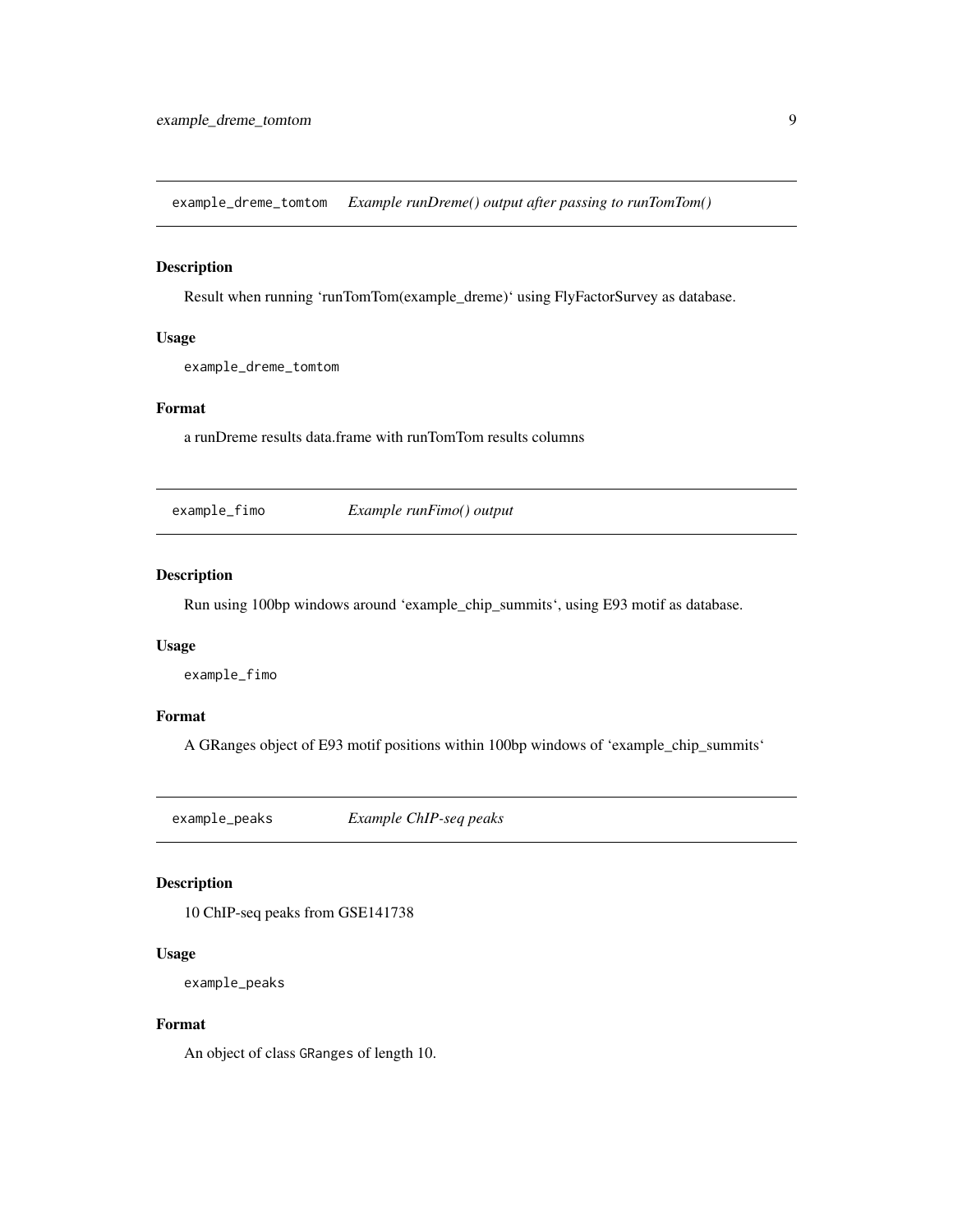#### <span id="page-9-0"></span>Details

A small number of transcription factor ChIP-seq peaks as a GRanges object, taken from [GSE141738](https://www.ncbi.nlm.ni

#### Source

https://www.ncbi.nlm.nih.gov/geo/download/?acc=GSE141738&format=file&file=GSE141738

example\_rnaseq *RNAseq data from Early and Late Drosophila wings*

#### Description

These data are a subset of RNAseq counts from the full FPKM table in GSE97956. Includes counts for all Drosophila transcription factors and ~200 other random genes.

#### Usage

example\_rnaseq

#### Format

A data.frame of RNAseq FPKM data

symbol The FlyBase gene symbol

time Developmental stage of RNAseq experiment

fpkm RNAseq count in Fragments per Kilobase Million (FPKM)

#### Source

"https://www.ncbi.nlm.nih.gov/geo/download/?acc=GSE97956&format=file&file=GSE97956

example\_tomtom *Example runTomTom() output*

#### Description

Result when running 'runTomTom(example\_dreme\$motif)' using FlyFactorSurvey as database

#### Usage

```
example_tomtom
```
#### Format

a data.frame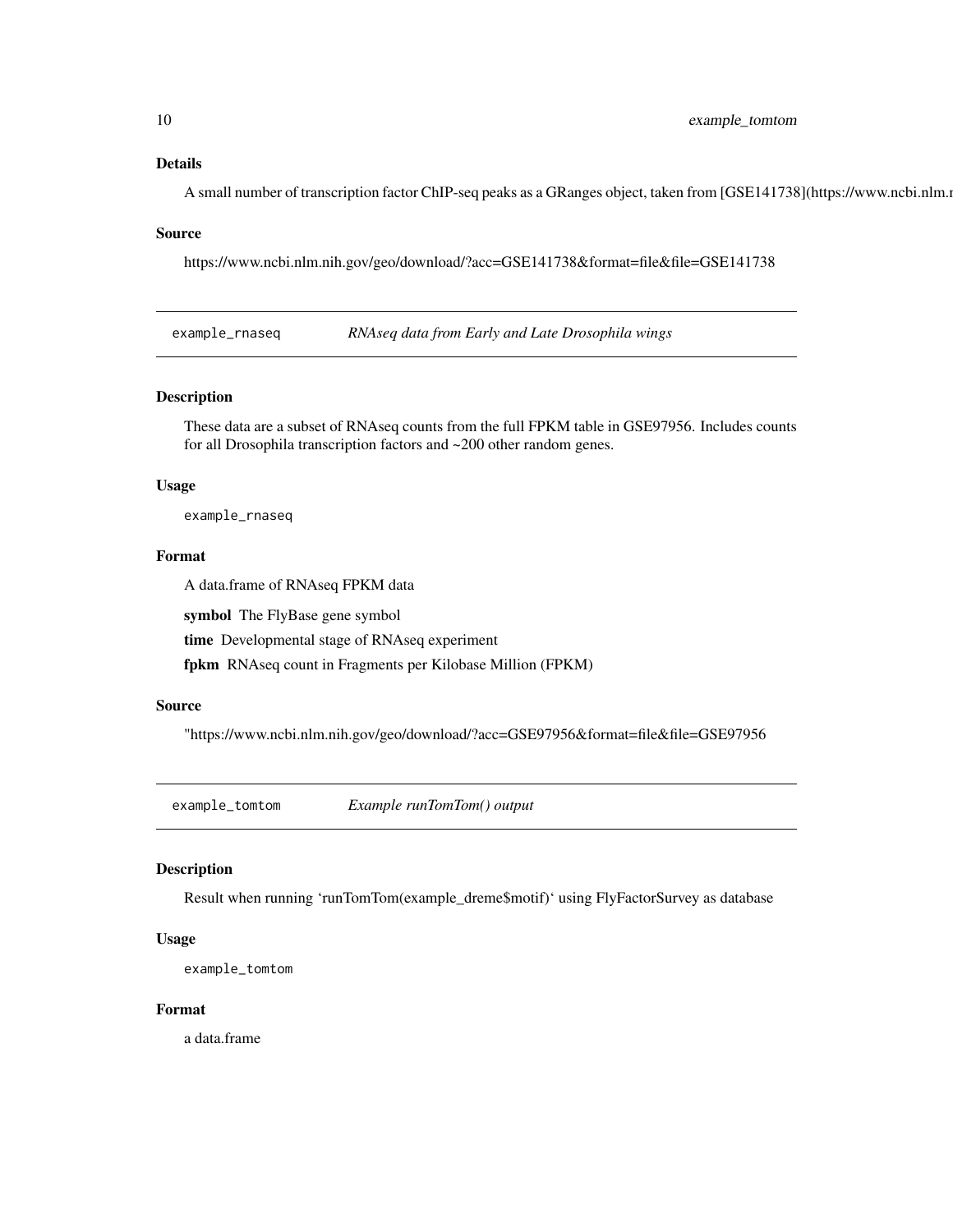#### <span id="page-10-0"></span>Description

Although TomTom assigns a best match, this is not always the most biologically relevant match. In these cases, it is useful to "force" the best match to another lower ranked, but still significant TomTom match. This function allows users to select a new best match motif from the set of lowerranked matches in the 'tomtom' list column. This function also reorders the 'tomtom' data.frame such that the forced match is the first row of the 'tomtom' entry.

#### Usage

```
force_best_match(res, matches)
```
#### Arguments

| res     | results from runTomTom                                                                                       |
|---------|--------------------------------------------------------------------------------------------------------------|
| matches | named vector where name is the input motif name, and value is the match name<br>to use as the new best match |

#### Value

'res' with new best\_\* columns and re-ranked tomtom data in the 'tomtom' list column for the updated entries.

#### See Also

[update\_best\_match()]

#### Examples

```
if (meme_is_installed()){
motif <- universalmotif::create_motif("CCRAAAW", name = "example_motif")
db <- system.file("extdata", "flyFactorSurvey_cleaned.meme", package = "memes")
res <- runTomTom(motif, database = db)
res$best_match_name
res2 <- force_best_match(res, c("example_motif" = "Eip93F_SANGER_10"))
res2$best_match_name
}
```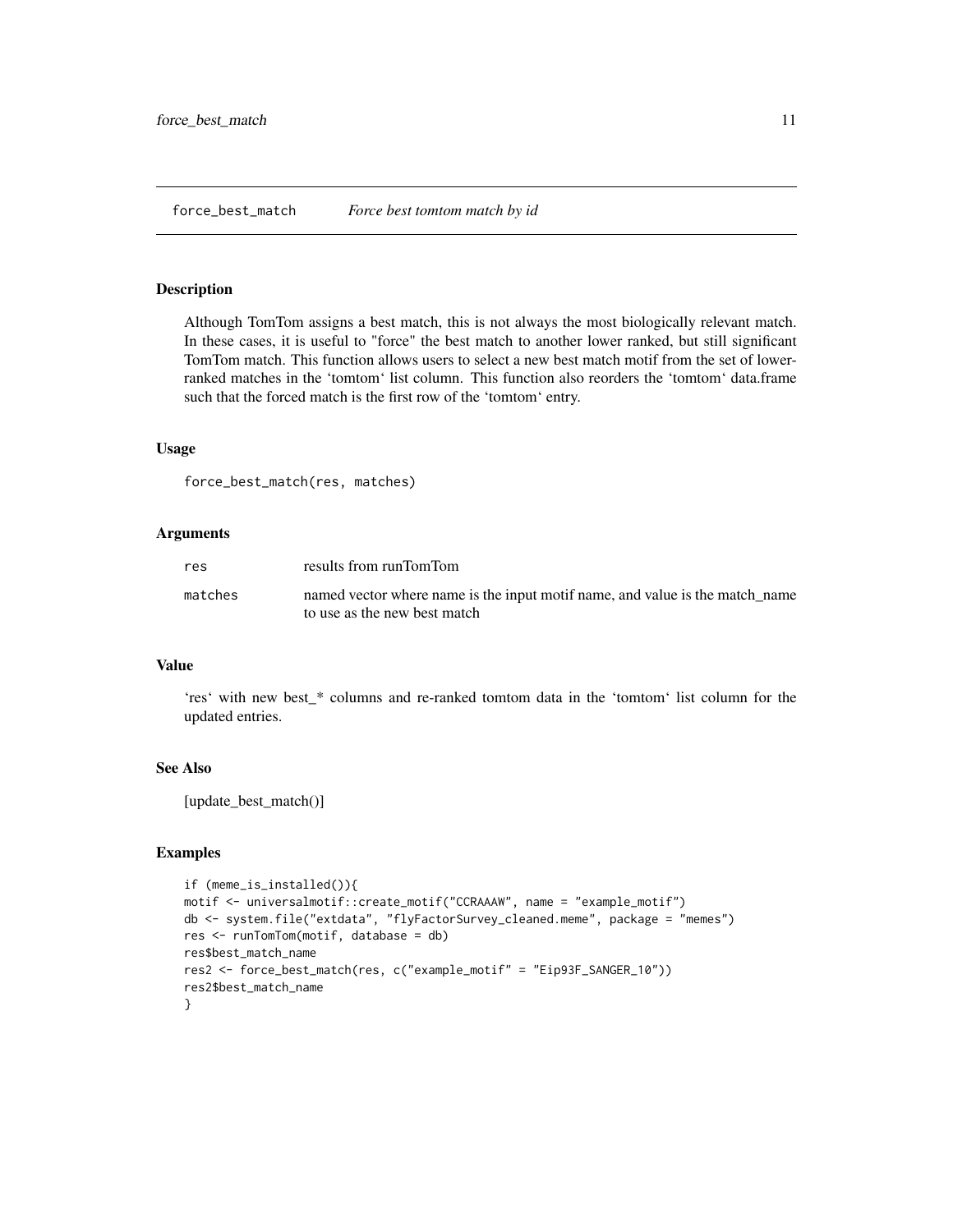#### Description

A light wrapper around Biostrings::getSeq to return named DNAStringSets, from input genomic coordinates.

#### Usage

get\_sequence(regions, genome, score\_column, ...)

#### Arguments

| regions      | GRanges, or GRangesList object. Will also accept a data.frame as long as it<br>can be coerced to a GRanges object, or a string in the format: "chr:start-end"<br>(NOTE: use 1-based closed intervals, not BED format 0-based half-open inter-<br>vals). |
|--------------|---------------------------------------------------------------------------------------------------------------------------------------------------------------------------------------------------------------------------------------------------------|
| genome       | object of any valid type in 'showMethods(Biostrings::getSeq)'. Commonly a<br>BSgenome object, or fasta file. Used to look up sequences in regions.                                                                                                      |
| score_column | optional name of column (in mcols() of 'regions') containing a fasta score that<br>is added to the fasta header of each entry. Used when using [runAme()] in<br>partitioning mode. (default: 'NULL')                                                    |
| $\cdots$     | additional arguments passed to Biostrings::getSeq.                                                                                                                                                                                                      |

#### Value

'Biostrings::DNAStringSet' object with names corresponding to genomic coordinates. If input is a list object, output will be a 'Biostrings::BStringSetList' with list names corresponding to input list names.

#### Examples

```
# using character string as coordinates
# using BSgenome object for genome
drosophila.genome <- BSgenome.Dmelanogaster.UCSC.dm6::BSgenome.Dmelanogaster.UCSC.dm6
get_sequence("chr2L:100-200", drosophila.genome)
```

```
# using GRanges object for coordinates
data(example_peaks, package = "memes")
get_sequence(example_peaks, drosophila.genome)
```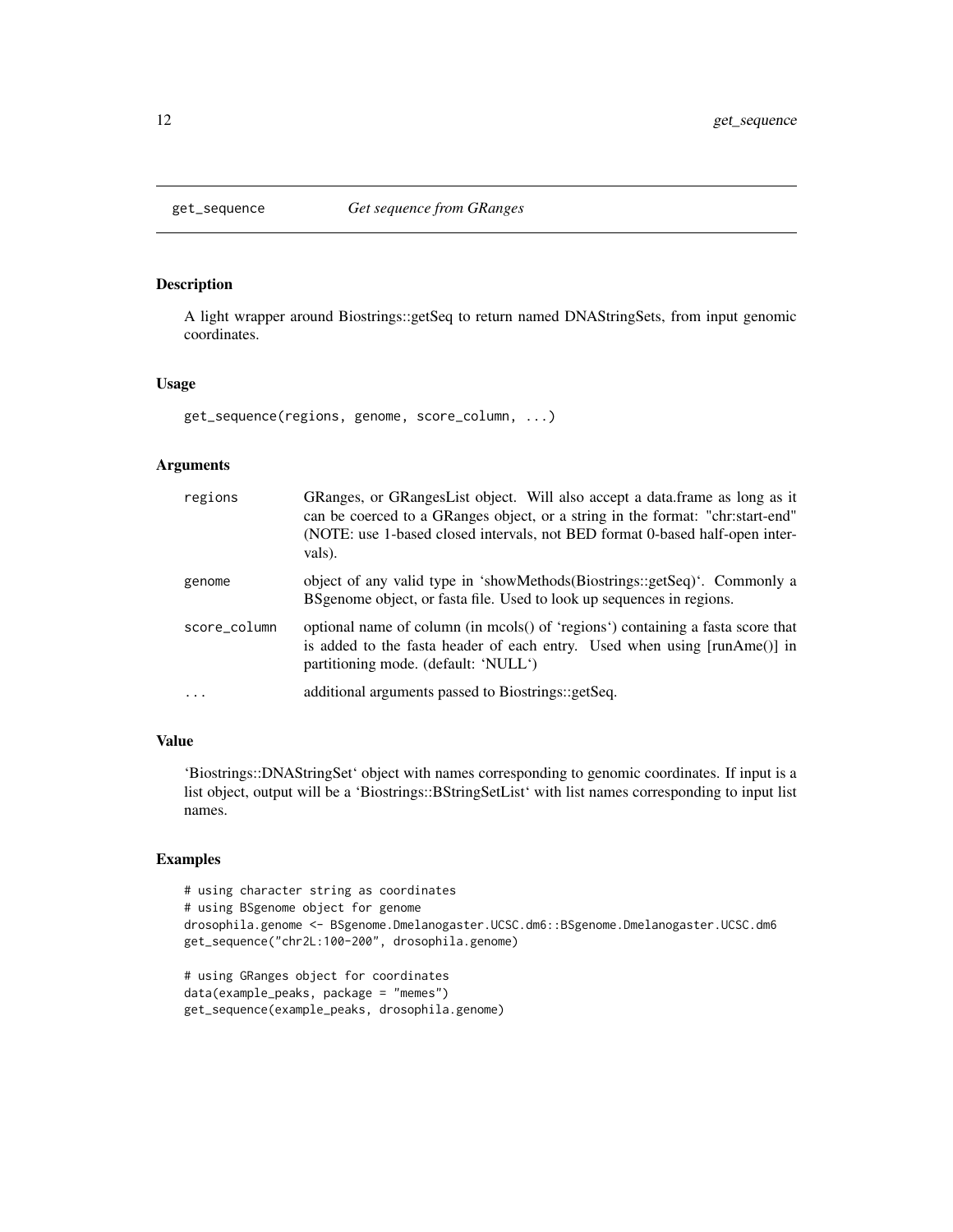<span id="page-12-0"></span>has\_duplicate\_motifs *Check for duplicated motif matrices*

#### Description

This function identifies whether any motif matrices in the input universalmotif list or universalmotif\_df are identical to each other. Note: this operation is slow on large motif lists

#### Usage

```
has_duplicate_motifs(x)
```
#### Arguments

x a universalmotif list or universalmotif\_df

#### Value

logical value indicating presence or absence of duplicated motif matrices

#### Examples

```
motif <- universalmotif::create_motif()
duplicated <- c(motif, motif)
has_duplicate_motifs(duplicated)
```
importAme *Parse AME output*

#### Description

This imports AME results using the "ame.tsv" output, and optionally the "sequences.tsv" output if run with "method = fisher". AME results differ based on the method used, thus this must be set on import or the column names will be incorrect.

#### Usage

```
importAme(path, method = "fisher", sequences = FALSE)
```
#### Arguments

| path      | path to ame results file ("ame.tsv")                                                                                   |
|-----------|------------------------------------------------------------------------------------------------------------------------|
| method    | ame run method used (one of: c("fisher", "ranksum", "dmhg3", "dmhg4", "pear-<br>son", "spearman")). Default: "fisher". |
| sequences | FALSE or path to sequences file (only valid for method $=$ "fisher")                                                   |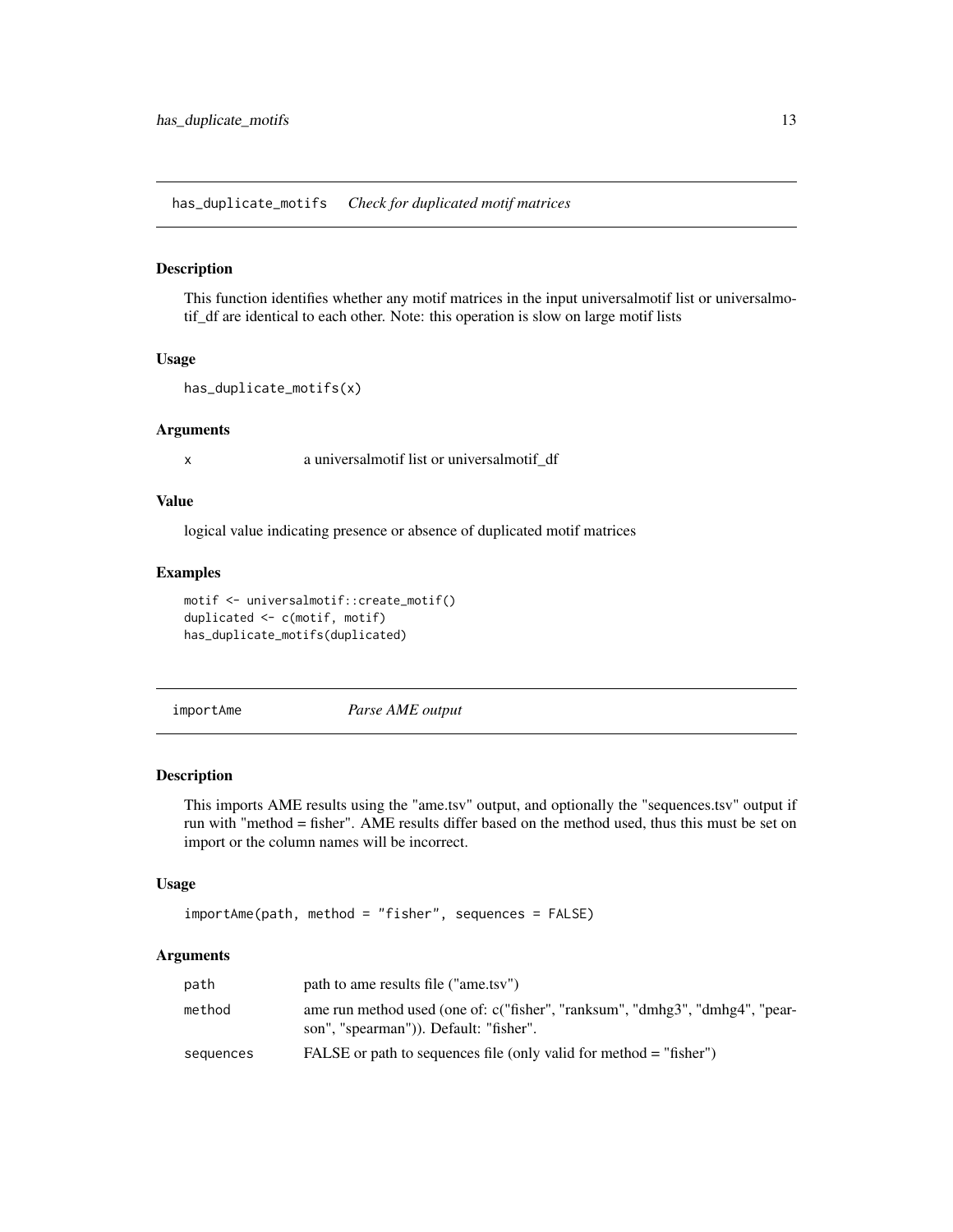#### Value

data.frame with method-specific results. See [AME results](http://meme-suite.org/doc/ame-outputformat.html) webpage for more information. If sequences is set to a path to the sequences.tsv and method = "fisher", the list-column 'sequences' will be appended to resulting data.frame.

#### See Also

[runAme()]

#### Examples

```
ame_tsv <- system.file("extdata", "ame.tsv", package = "memes", mustWork = TRUE)
importAme(ame_tsv)
```
importDremeXML *Import Dreme output from previous run*

#### Description

Import Dreme output from previous run

#### Usage

importDremeXML(dreme\_xml\_path)

#### Arguments

dreme\_xml\_path path to dreme.xml file

#### Value

data.frame with statistics for each discovered motif. The 'motifs' column contains a universalmotif object representation in PCM format of each DREME motif. If no motifs are discovered, returns NULL.

#### See Also

[runDreme()]

#### Examples

```
dreme_xml <- system.file("extdata", "dreme.xml", package = "memes")
importDremeXML(dreme_xml)
```
<span id="page-13-0"></span>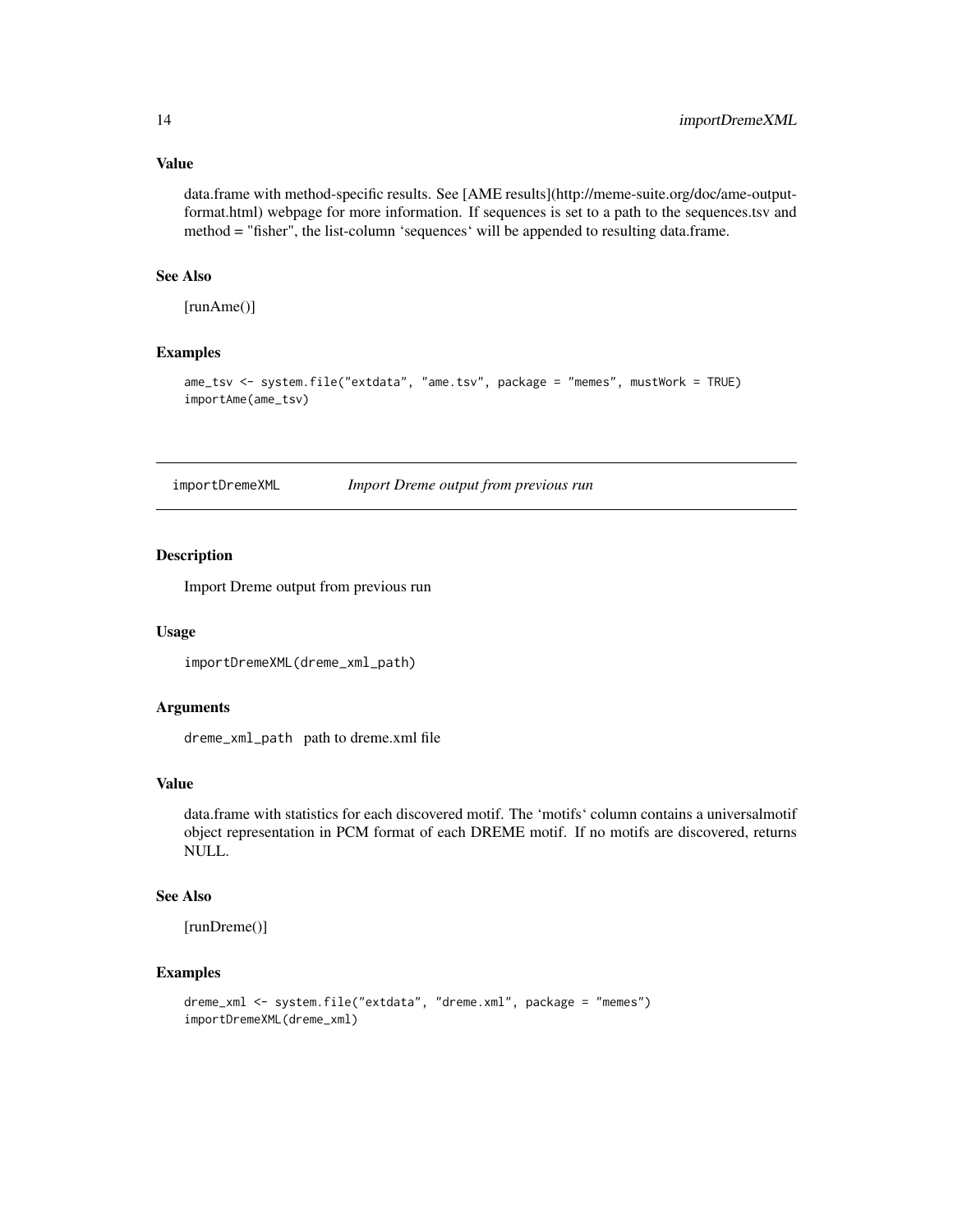<span id="page-14-0"></span>importFimo *Import FIMO results*

#### Description

Import FIMO results

#### Usage

importFimo(fimo\_tsv)

#### Arguments

fimo\_tsv path to fimo.tsv output file

#### Value

GenomicRanges object for each match position. Note unless coordinates are genomic positions, each 'seqnames' entry will be the fasta header, and start/end will be the position within that sequence of the match.

#### Examples

```
fimo_tsv <- system.file("extdata", "fimo.tsv", package = "memes")
importFimo(fimo_tsv)
```
importMeme *Import MEME results*

#### Description

This is a light wrapper around [universalmotif::read\_meme()] that imports MEME results as universalmotif data.frame. If MEME is run with genomic coordinates in the fasta header, in "chr:start-end" format (base 1 indexed), the genomic coordinates of the motif match from input sequences can be parsed from the header.

#### Usage

```
importMeme(meme_txt, parse_genomic_coord = FALSE, combined_sites = FALSE)
```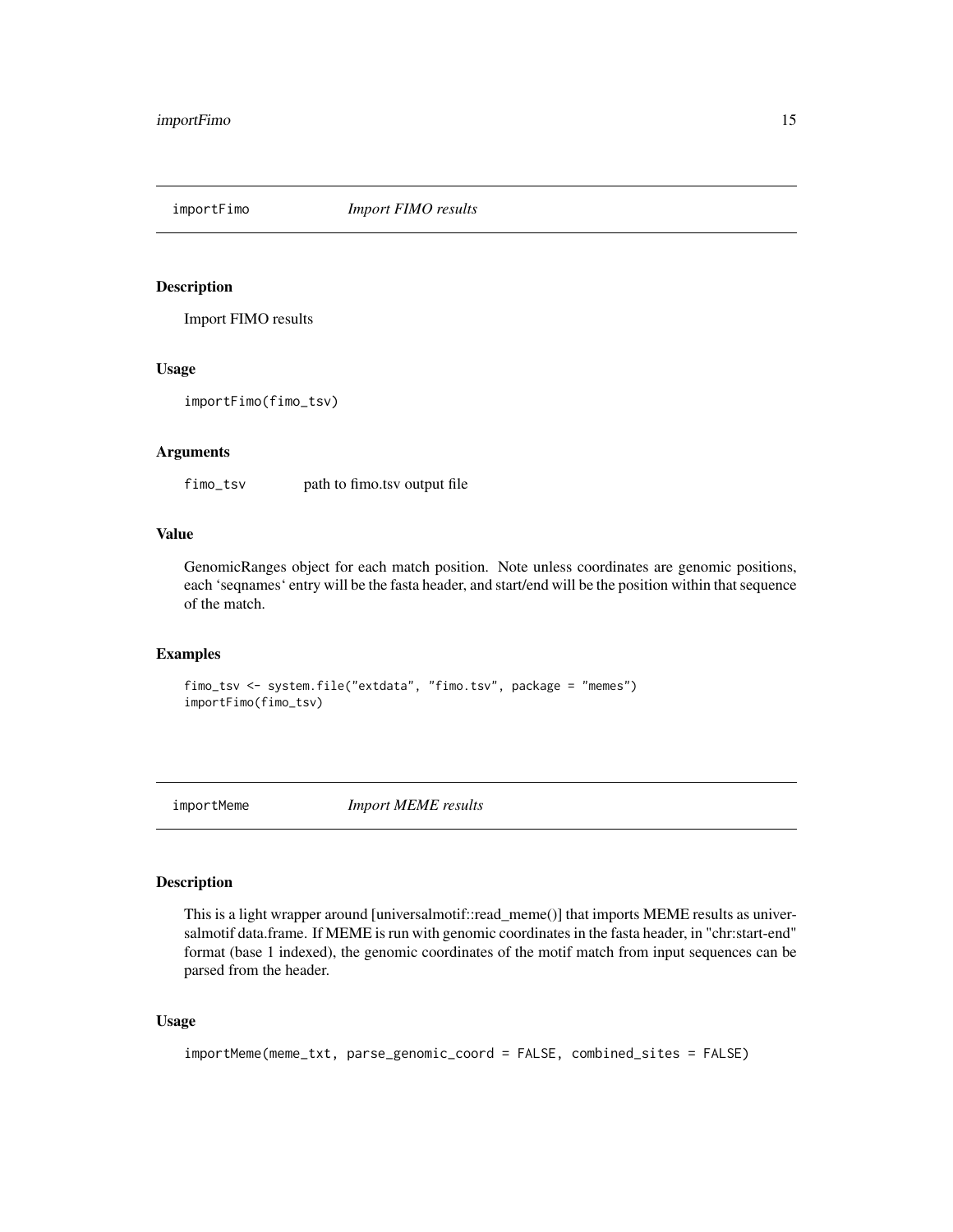#### <span id="page-15-0"></span>Arguments

| meme_txt            | path to "meme.txt" output                                                                                                                                                                                                                                                                                                                                 |
|---------------------|-----------------------------------------------------------------------------------------------------------------------------------------------------------------------------------------------------------------------------------------------------------------------------------------------------------------------------------------------------------|
| parse_genomic_coord |                                                                                                                                                                                                                                                                                                                                                           |
|                     | whether to parse sequence headers into genomic coordinates for motif position<br>information, only works if fasta files were written such that the sequence headers<br>are in the form: "chr:start-end", or some variation of this form (delimiters can be<br>any of: "[ $\text{``[}'$ [:alnum:]]+" (ie non-alphanumeric characters)), (default = FALSE). |
|                     | combined_sites whether to add 'combined_sites' output which contains coordinates of each se-<br>quence, the motif sequence (if 'parse_genomic_coord = TRUE'), and the 'dia-<br>gram' column raw output from MEME indicating the relative locations of motifs<br>in the sequence.                                                                          |

#### Value

MEME results in universalmotif data.frame format (see: [as\_universalmotif\_dataframe()]). 'sites\_hits' is a nested data.frame column containing the position within each input sequence of matches to the identified motif.

#### See Also

[runMeme()] [universalmotif::read\_meme()]

#### Examples

```
example_meme_txt <- system.file("extdata", "meme_full.txt", package = "universalmotif")
importMeme(example_meme_txt)
```
importStremeXML *Import Streme output from previous run*

#### Description

Import Streme output from previous run

#### Usage

```
importStremeXML(streme_xml_path)
```
#### Arguments

streme\_xml\_path

path to streme.xml file

#### Value

data.frame with statistics for each discovered motif. The 'motifs' column contains a universalmotif object representation in PCM format of each DREME motif. If no motifs are discovered, returns NULL.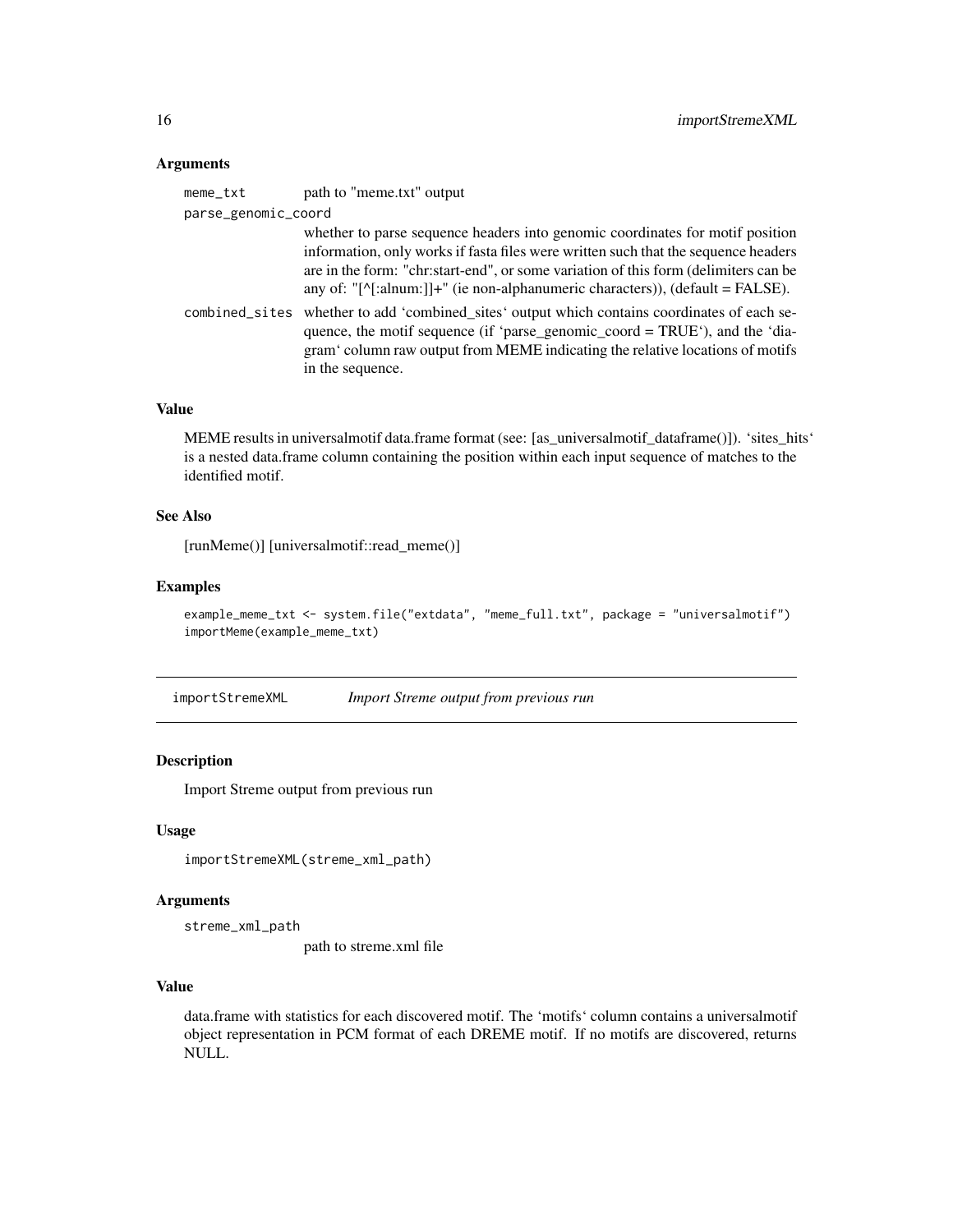#### <span id="page-16-0"></span>importTomTomXML 17

#### See Also

[runStreme()]

#### Examples

```
streme_xml <- system.file("extdata", "streme.xml", package = "memes")
importStremeXML(streme_xml)
```
importTomTomXML *Import tomtom data from previous run*

#### **Description**

Import tomtom data from previous run

#### Usage

importTomTomXML(tomtom\_xml\_path)

#### Arguments

tomtom\_xml\_path

path to tomtom.xml

#### Details

tomtom list column format the 'tomtom' list column contains data.frames with the following format: - name: name of query PWM - altname: alternate name of query PWM - match\_name: name of matched PWM - match\_altname: alt name of matched PWM - match\_pval: p-value of match match eval: E-value of match - match qval: q-value of match - match offset: number of letters the query was offset from the target match - match\_strand: whether the motif was found on input strand (+) or as reverse-complement (-) - db\_name: database source of matched motif - match\_motif: universalmotif object containing the PWM that was matched

#### Value

will return data.frame with input motifs & results for best match. 'tomtom' list column contains full tomtom data for each input motif. NOTE: if tomtom detects no matches for any input motif, currently will print a message & return NA values for 'tomtom', 'best\_match\_name', and 'best\_match\_motif'.

#### See Also

[runTomTom()]

#### Examples

```
tomtom_xml <- system.file("extdata", "tomtom.xml", package = "memes")
importTomTomXML(tomtom_xml)
```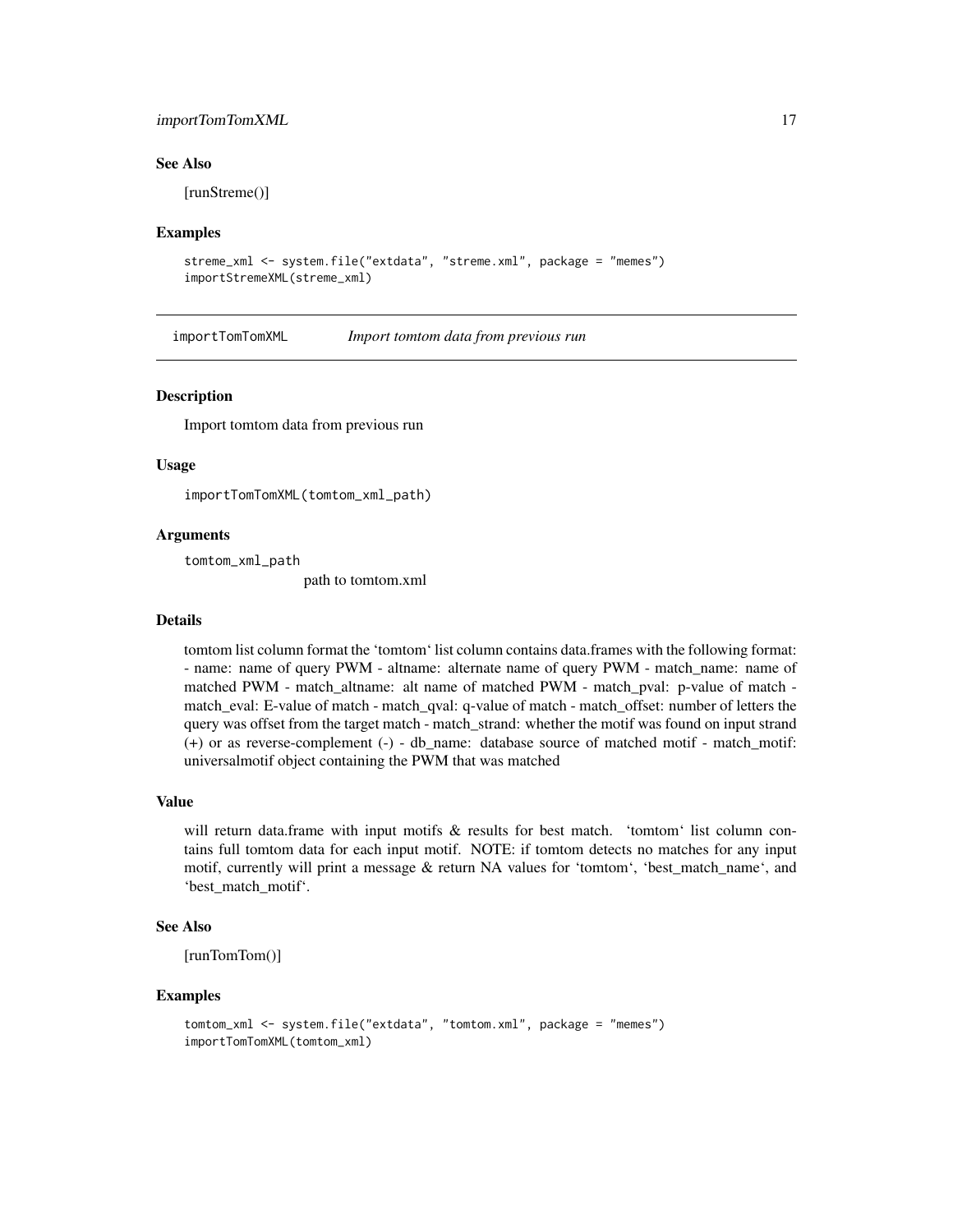<span id="page-17-0"></span>meme\_is\_installed *Returns logical vector indicating valid MEME-Suite install status*

#### Description

Checks for a valid meme install using same heirarchy as check\_meme\_install(). Returns TRUE if all supported utilities are found in the meme install location, FALSE if not.

#### Usage

meme\_is\_installed(path = NULL)

#### Arguments

path optional path to "meme/bin/". If unset, will follow the search heirarchy listed above.

#### Details

The search heirarchy is as follows:

- 1. the meme\_path function argument if set
- 2. the meme\_bin option
- 3. the MEME\_BIN environment variable
- 4. the default location at ~/meme/bin

#### Value

logical(1) indicating whether meme is installed with all supported utilities

#### See Also

[check\\_meme\\_install\(\)](#page-3-1)

#### Examples

meme\_is\_installed()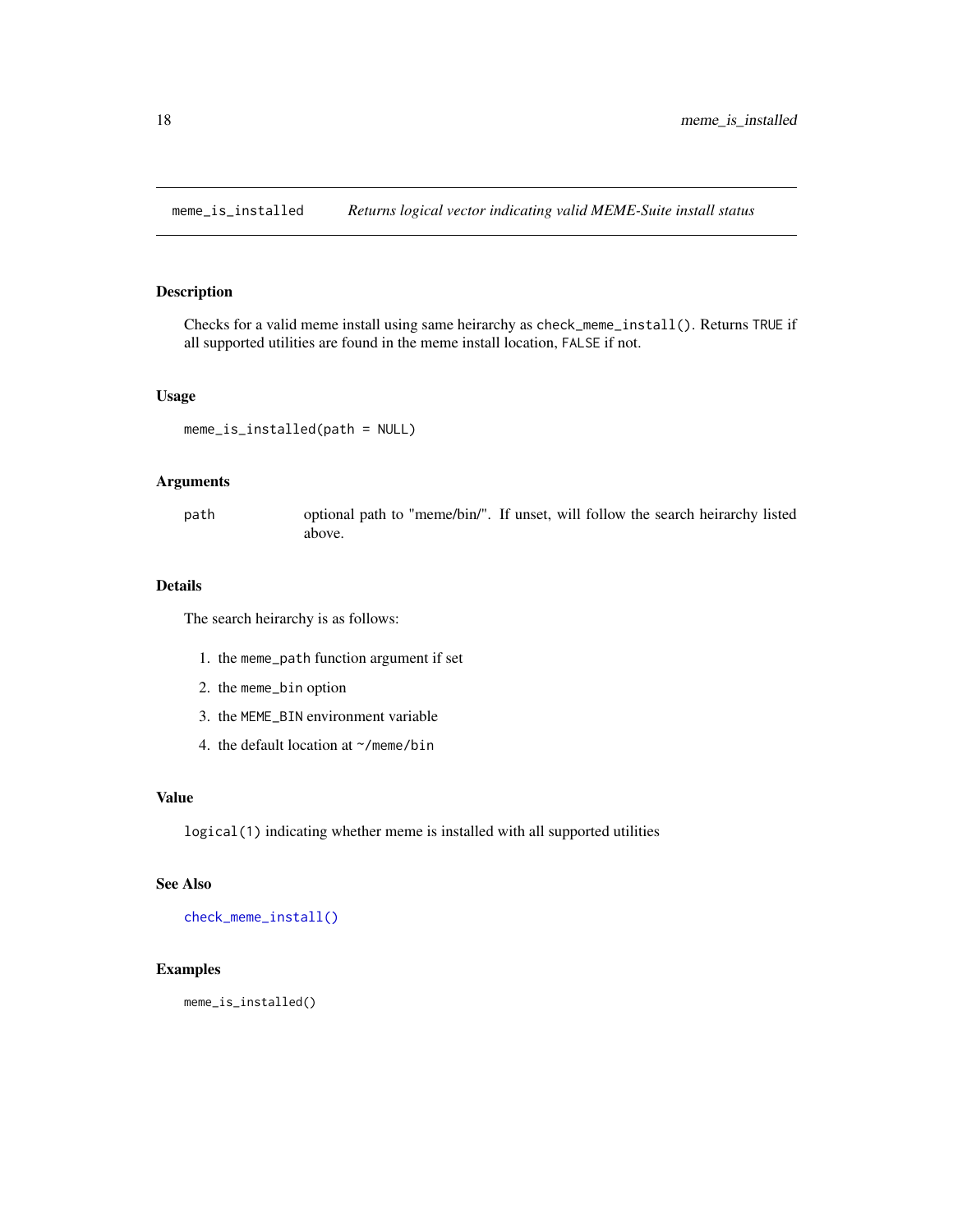<span id="page-18-0"></span>nest\_tomtom *Nest TomTom results columns into a data.frame column named "tomtom"*

#### **Description**

This is a convienience function for re-nesting the 'tomtom' list column if the user unnests it. Additionally, it will update the best\_match information based on the ranking of the resulting 'tomtom' data.frame. This avoids having out-of-date best\_match information after manipulating the 'tomtom' entries.

#### Usage

nest\_tomtom(data)

#### Arguments

data tomtom results data.frame after unnesting the 'tomtom' column

#### Details

\*\*NOTE:\*\* that the resulting columns may not be in the same order, so operations like 'identical()' before & after a nest/renest operation may fail even though the column values are unchanged.

#### Value

the input data.frame with the match\_\* columns nested into a column named 'tomtom'

#### Examples

```
if (meme_is_installed()){
motif <- universalmotif::create_motif("CCRAAAW")
db <- system.file("extdata/flyFactorSurvey_cleaned.meme", package = "memes")
res <- runTomTom(motif, database = db)
data <- tidyr::unnest(res, "tomtom")
identical(nest_tomtom(data), res)
}
```
plot\_ame\_heatmap *Plot AME heatmap clustered by similarity in detected motifs*

#### Description

Plot AME heatmap clustered by similarity in detected motifs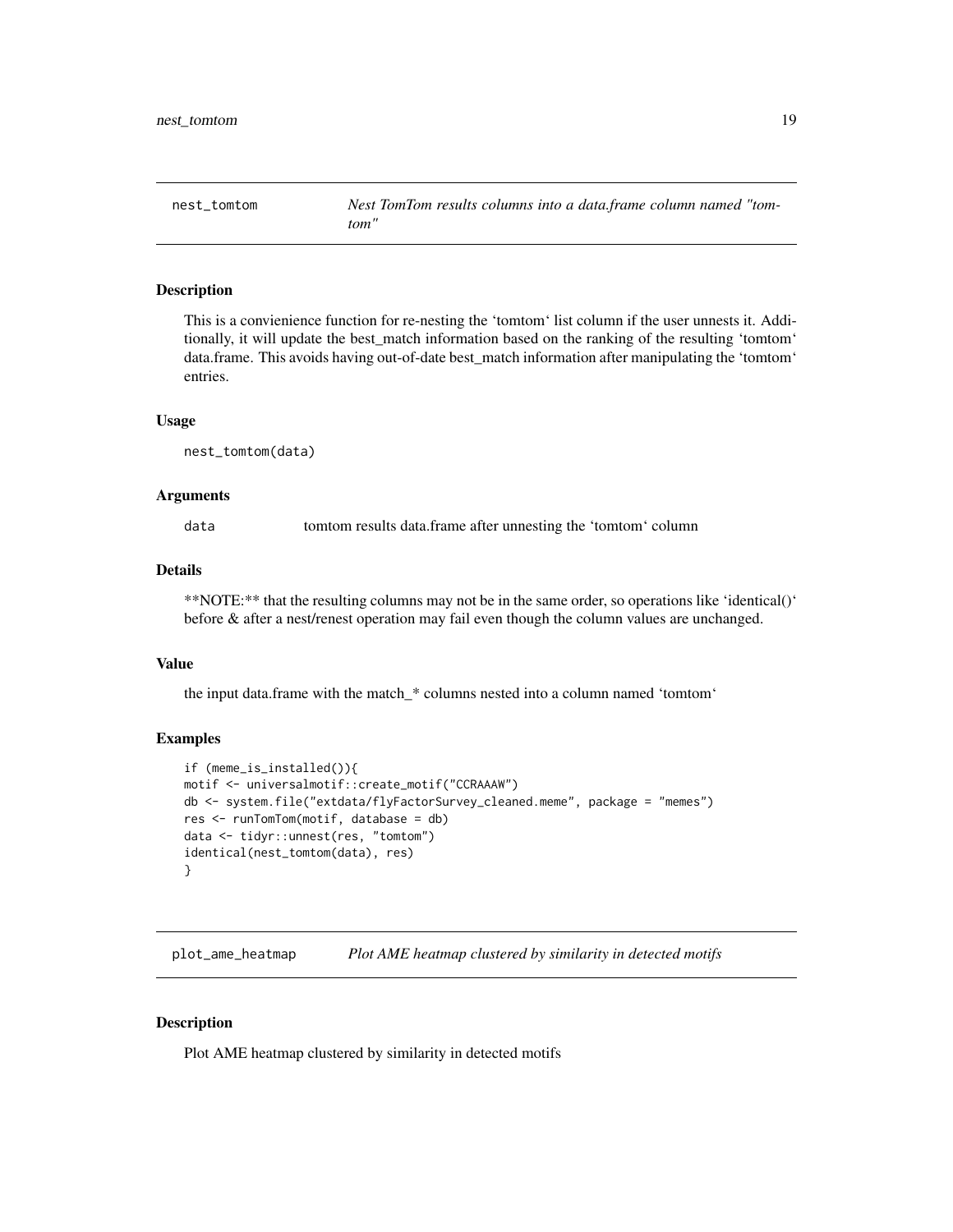#### Usage

```
plot_ame_heatmap(
  ame,
  id = motif_id,group = NULL,value = -log10(adj.pvalue),
  group_name = NULL,
  scale_max = NA
)
```
#### Arguments

| ame        | ame results data.frame                                                                                                                                                                                                                                                                                                                                                                                                                |
|------------|---------------------------------------------------------------------------------------------------------------------------------------------------------------------------------------------------------------------------------------------------------------------------------------------------------------------------------------------------------------------------------------------------------------------------------------|
| id         | column of motif ids to use (default: motif id).                                                                                                                                                                                                                                                                                                                                                                                       |
| group      | grouping column if comparing across multiple ame runs (optional, default: NULL).                                                                                                                                                                                                                                                                                                                                                      |
| value      | value to display as heatmap intensity. Default: -log10(adj.pvalue). Takes func-<br>tion or column name as input. If set to "normalize", will use normalized rank<br>within 'group' as the heatmap values. **If in doubt**, prefer the -log10(adj.pvalue)<br>plot potentially in conjunction with adjusting 'scale_max'. (See "Normalized<br>rank visualization" section below for more details on how to interpret these data)        |
| group_name | when $group = NULL$ , name to use for input regions. Ignored if group is set.                                                                                                                                                                                                                                                                                                                                                         |
| scale_max  | max heatmap value to limit upper-value of scale. Useful if distribution of 'value's<br>vary greatly between groups. Usually a better to tweak this option than to use<br>value = "normalize". The cumulative distribution plot generated by 'ame_compare_heatmap_methods()'<br>can be useful for selecting this value, try to pick a value which captures the<br>largest fraction of hits across all groups while excluding outliers. |

#### Details

Normalized rank visualization \*\*NOTE:\*\* The normalized rank visualization eliminates all real values related to statistical significance! Instead, this visualization represents the relative ranks of hits within an AME run, which already pass a significance threshold set during 'runAME()'. This means that even if several motifs have similar or even identical pvalues, their heatmap representation will be a different color value based on their ranked order in the results list. This also means that using the normalized rank visualization will be misleading if there are only a few AME hits; it is only worth using if the number of hits is very large  $(>100)$ . Both visualizations can be useful and reveal different properties of the data to the user during data exploration. Use 'ame\_compare\_heatmap\_methods()' to help assess differences in the two visualizations. \*\*If in doubt\*\*, prefer the '-log10(adj.pvalue)' representation.

Common mistake: if 'value' is set to a string that is not "normalize", it will return: "Error: Discrete value supplied to continuous scale". To use a column by name, do not quote the column name.

#### Value

'ggplot' object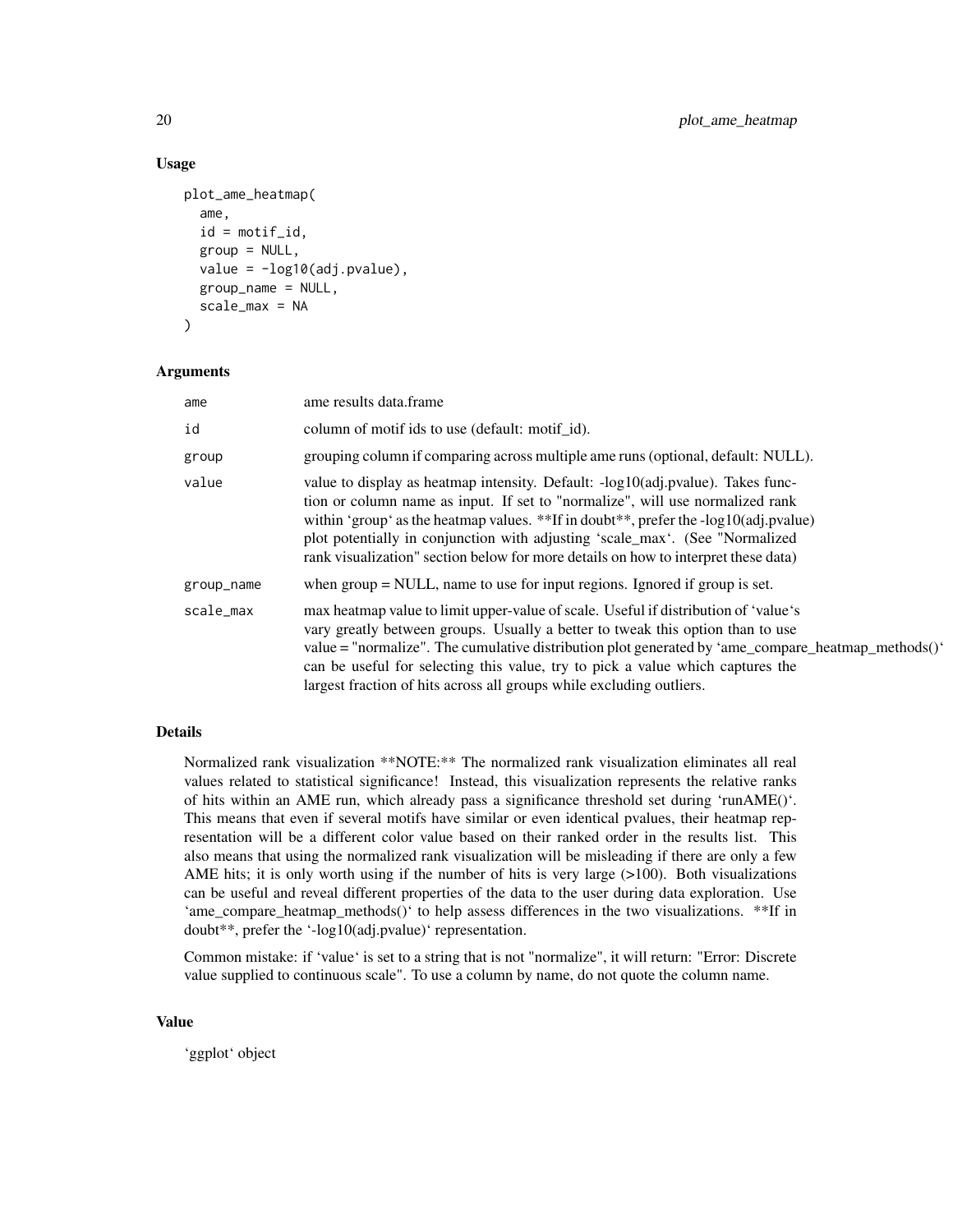#### <span id="page-20-0"></span>plot\_sequence\_heatmap 21

#### Examples

```
data("example_ame", package = "memes")
# Plot a single category heatmap
plot_ame_heatmap(example_ame$Decreasing)
# Plot a multi category heatmap
grouped_ame <- dplyr::bind_rows(example_ame, .id = "category")
plot_ame_heatmap(grouped_ame, group = category)
```
plot\_sequence\_heatmap *Visualize a heatmap of aligned sequences*

#### Description

Sometimes it is useful to visualize individual motif matches in aggregate to understand how sequence variability contributes to motif matches. This function creates a heatmap where each row represents a single sequence and each column represents a position. Cells are colored by the sequence at that position. Sequences are optionally aggregated into a sequence logo aligned in register with the heatmap to visualize how sequence variability contributes to motif makeup.

#### Usage

```
plot_sequence_heatmap(
  sequence,
  title = NULL,
  logo = TRUE,alpha = c("DNA", "RNA", "AA"),
  title_hjust = 0,
  heights = c(1, 5),
  legend = "none"\lambda
```
#### Arguments

| sequence    | character vector of sequences, plot will be ranked in order of the sequences.<br>Each sequence must be equal length. Alternately, sequence can be a named list<br>in which case each plot will be titled by the names of the list entries.             |
|-------------|--------------------------------------------------------------------------------------------------------------------------------------------------------------------------------------------------------------------------------------------------------|
| title       | title of the plot. Default: NULL. If sequence is a named list of sequences, title<br>defaults to the list entry names. Set to NULL to override this behavior. To use a<br>different title than the list entry name, pass a vector of names to 'title'. |
| logo        | whether to include a sequence logo above the heatmap                                                                                                                                                                                                   |
| alph        | alphabet colorscheme to use. One of: DNA, RNA, AA.                                                                                                                                                                                                     |
| title_hjust | value from 0 to 1 determining the horizontal justification of the title. Default: 0.                                                                                                                                                                   |
| heights     | ratio of logo: heatmap heights. Given as: c(logo_height, heatmap_height). Val-<br>ues are not absolute. Ignored when $logo = FALSE$ .                                                                                                                  |
| legend      | passed to ggplot2::theme(legend.position). Default: "none". Values can be:<br>"none", "left", "right", "top", "bottom", or coordinates in $c(x,y)$ format.                                                                                             |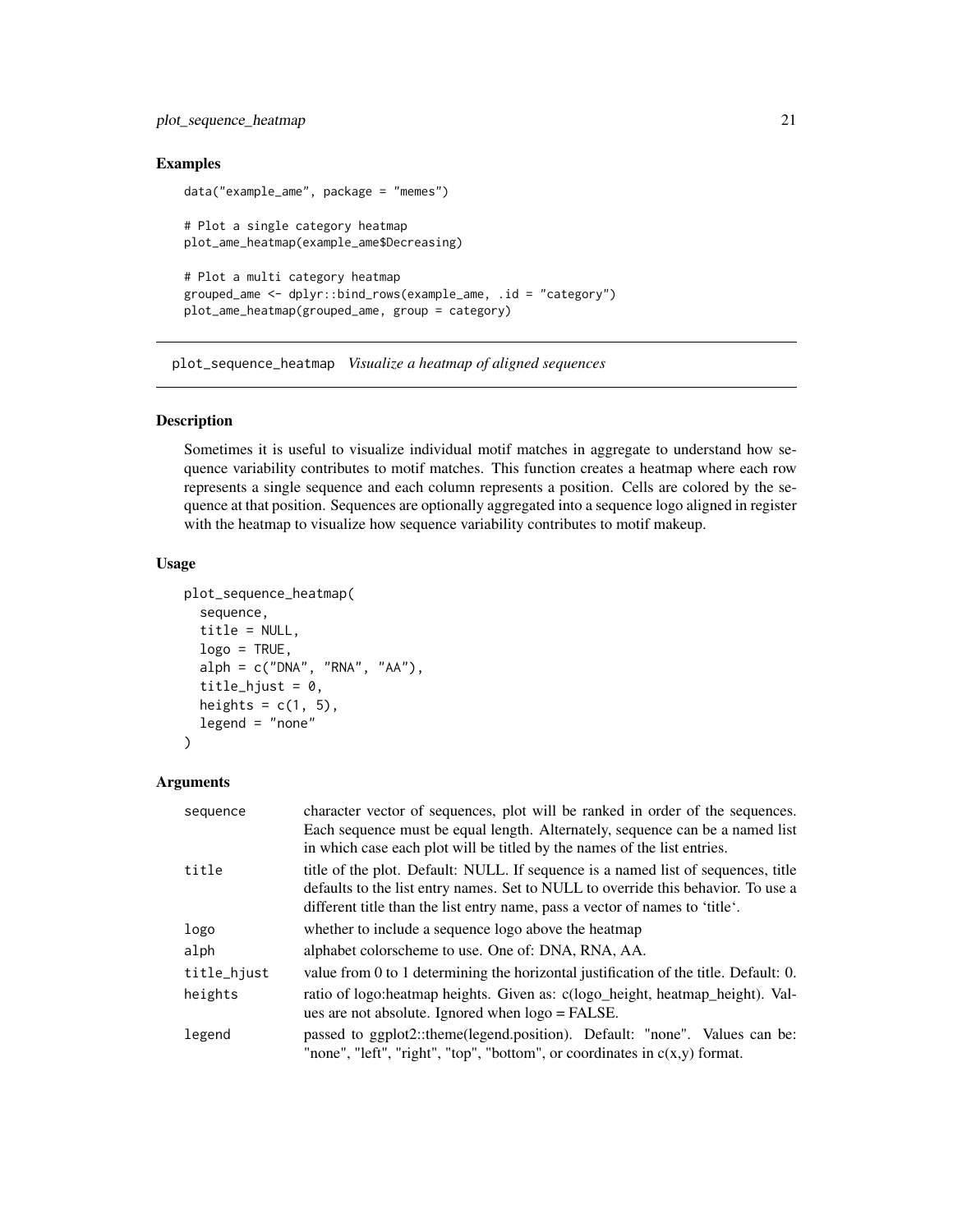<span id="page-21-0"></span>a ggplot object of the sequence heatmap ranked by the order of sequences

#### See Also

runFimo

#### Examples

```
data(example_fimo, package = "memes")
genome <- BSgenome.Dmelanogaster.UCSC.dm3::BSgenome.Dmelanogaster.UCSC.dm3
motifs <- add_sequence(example_fimo, genome)
plot_sequence_heatmap(motifs$sequence)
# Use on named list
sequences <- list("set 1" = motifs$sequence[1:100],
                  "set 2" = motifs$sequence[101:200])
plot_sequence_heatmap(sequences)
# Use different titles for list input
plot_sequence_heatmap(sequences, title = c("A", "B"))
```
remove\_duplicate\_motifs

*Remove duplicated motif entries*

#### **Description**

This function identifies motif matrices which are duplicated in a universalmotif list or universalmotif\_df and removes them. This operation ignores motif metadata and operates by removing all entries whose motif matrices are identical. The first instance of a duplicated motif in the input list is the one returned.

#### Usage

```
remove_duplicate_motifs(x)
```
#### Arguments

x a universalmotif list or universalmotif\_df

#### Value

A deduplicated list or universalmotif\_df

#### Examples

```
motif <- universalmotif::create_motif()
duplicated <- c(motif, motif)
remove_duplicate_motifs(duplicated)
```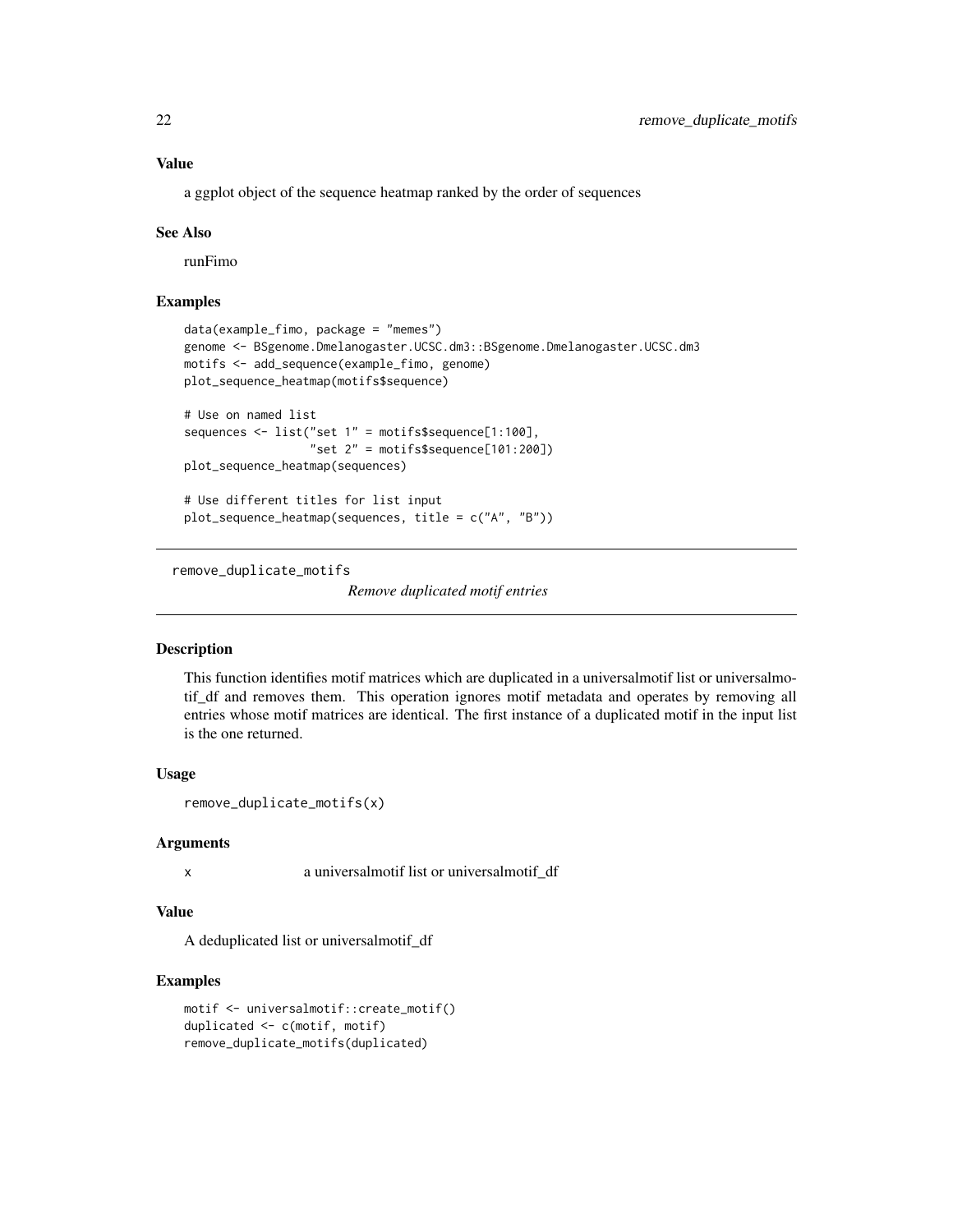<span id="page-22-0"></span>

#### Description

AME identifies known motifs (provided by the user) that are enriched in your input sequences.

#### Usage

```
## S3 method for class 'list'
runAme(
  input,
  control = "shuffle",
  outdir = "auto",
 method = "fisher",
  database = NULL,
 meme_path = NULL,
  sequences = FALSE,
  silent = TRUE,
  ...
)
## S3 method for class 'BStringSetList'
runAme(
  input,
  control = "shuffle",
  outdir = "auto",
 method = "fisher",
 database = NULL,
 meme_path = NULL,
  sequences = FALSE,
  silent = TRUE,
  ...
\mathcal{L}## Default S3 method:
runAme(
  input,
  control = "shuffle",
 outdir = "auto",
 method = "fisher",
  database = NULL,
 meme_path = NULL,
  sequences = FALSE,
  silent = TRUE,
  ...
\mathcal{L}
```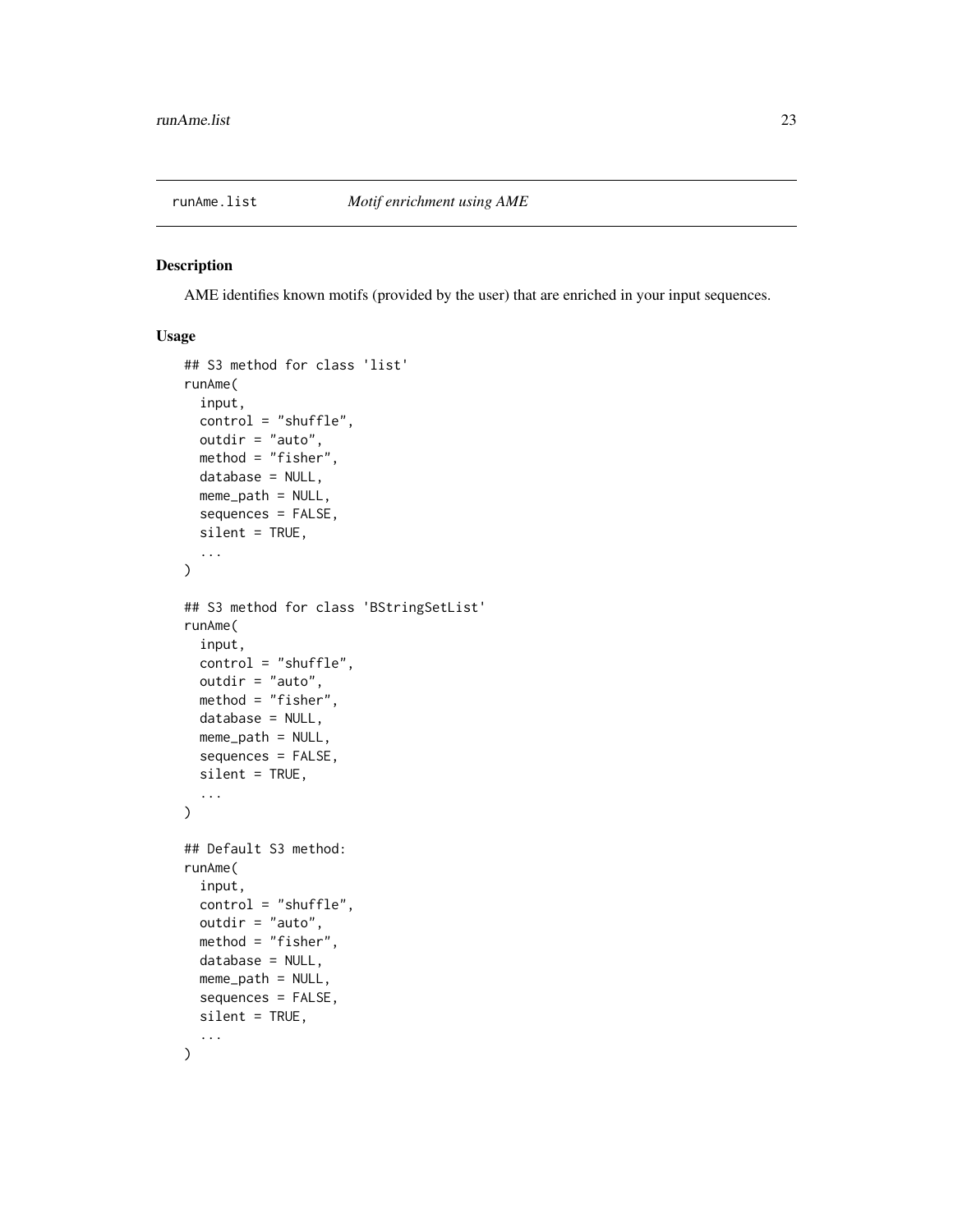```
runAme(
  input,
  control = "shuffle",
 outdir = "auto",
  method = "fisher",
  database = NULL,
  meme_path = NULL,
  sequences = FALSE,
  silent = TRUE,
  ...
\overline{)}
```
#### Arguments

| input     | path to fasta, or DNAstringset (optional: DNAStringSet object names contain<br>fasta score, required for partitioning mode)                                                                                                                                                                                                                                                                                                                                                                                                                                                                                                                                                                                                                                                                                                                                                                                    |
|-----------|----------------------------------------------------------------------------------------------------------------------------------------------------------------------------------------------------------------------------------------------------------------------------------------------------------------------------------------------------------------------------------------------------------------------------------------------------------------------------------------------------------------------------------------------------------------------------------------------------------------------------------------------------------------------------------------------------------------------------------------------------------------------------------------------------------------------------------------------------------------------------------------------------------------|
| control   | default: "shuffle", or set to DNAstringset or path to fasta file to use those se-<br>quences in discriminative mode. If input is a list of DNAStringSet objects, and<br>control is set to a character vector of names in input, those regions will be<br>used as background in discriminitive mode and AME will skip running on any<br>control entries (NOTE: if input contains an entry named "shuffle" and control<br>is set to "shuffle", it will use the input entry, not the AME shuffle algorithm).<br>If control is a Biostrings::BStringSetList (generated using get_sequence), all<br>sequences in the list will be combined as the control set. Set to NA for partition-<br>ing based on input fasta score (see get_sequence() for assigning fasta score).<br>If input sequences are not assigned fasta scores but AME is run in partitioning<br>mode, the sequence order will be used as the score. |
| outdir    | Path to output directory location to save data files. If set to "auto", will use<br>location of input files if passing file paths, otherwise will write to a temporary<br>directory. default: "auto"                                                                                                                                                                                                                                                                                                                                                                                                                                                                                                                                                                                                                                                                                                           |
| method    | default: fisher (allowed values: fisher, ranksum, pearson, spearman, 3dmhg,<br>4dmhg)                                                                                                                                                                                                                                                                                                                                                                                                                                                                                                                                                                                                                                                                                                                                                                                                                          |
| database  | path to .meme format file, universalmotif list object, dreme results data.frame,<br>or list() of multiple of these. If objects are assigned names in the list, that name<br>will be used as the database id in the output. It is highly recommended you<br>set a name if not using a file path so the database name will be informative,<br>otherwise the position in the list will be used as the database id. For example,<br>if the input is: list("motifs.meme", list_of_motifs), the database id's will be:<br>"motifs.meme" and "2". If the input is $list("motifs.meme", "customMotifs" =$<br>list_of_motifs), the database id's will be "motifs.meme" and "customMotifs".                                                                                                                                                                                                                              |
| meme_path | path to "meme/bin/" (default: NULL). Will use default search behavior as de-<br>scribed in check_meme_install() if unset.                                                                                                                                                                                                                                                                                                                                                                                                                                                                                                                                                                                                                                                                                                                                                                                      |
| sequences | logical(1) add results from sequences. tsv to sequences list column to re-<br>turned data.frame. Valid only if method = "fisher". See AME outputs webpage<br>for more information (Default: FALSE).                                                                                                                                                                                                                                                                                                                                                                                                                                                                                                                                                                                                                                                                                                            |
| silent    | whether to suppress stdout (default: TRUE), useful for debugging.                                                                                                                                                                                                                                                                                                                                                                                                                                                                                                                                                                                                                                                                                                                                                                                                                                              |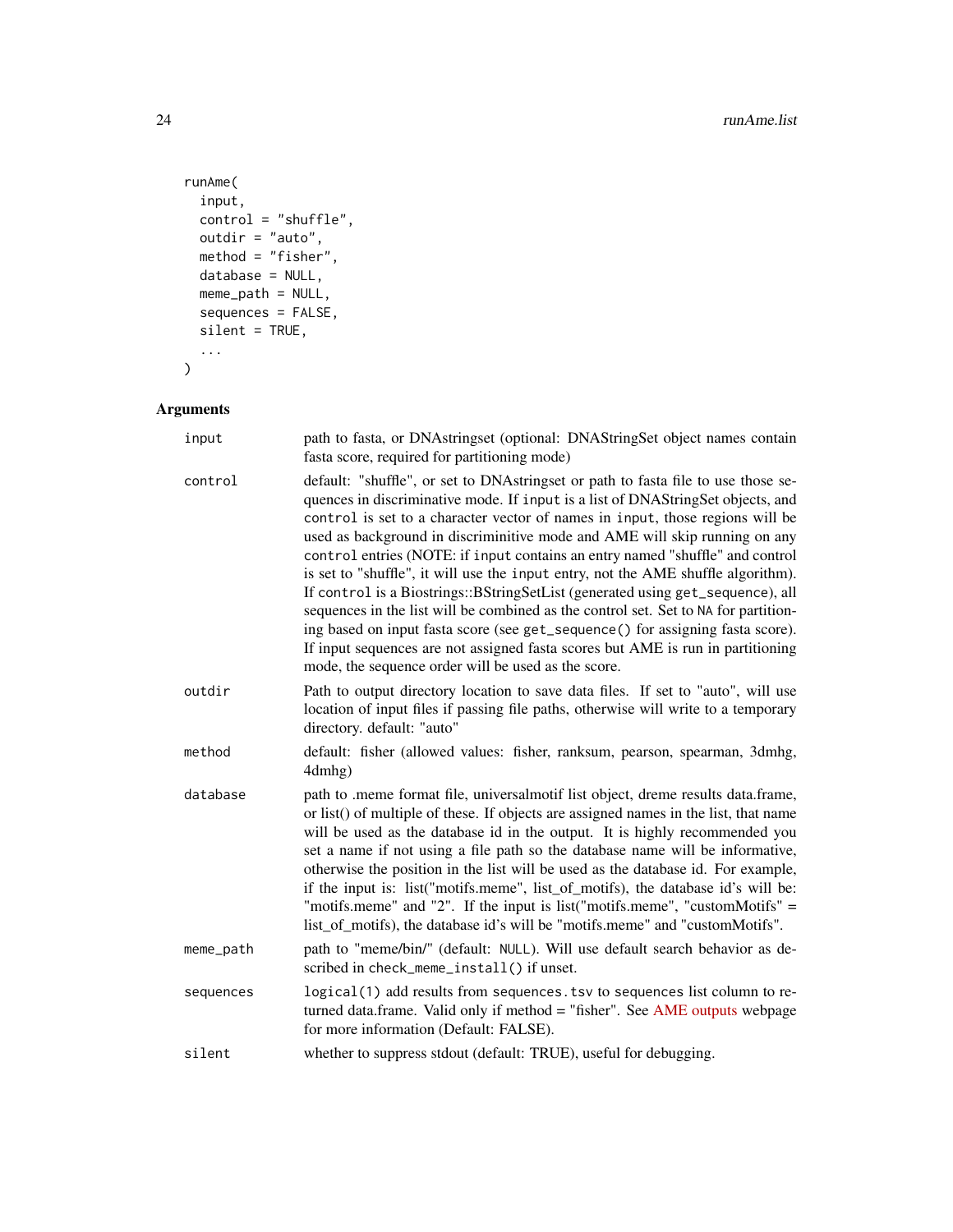#### runAme.list 25

... additional arguments passed to AME (see AME Flag table below)

#### Details

AME can be run using several modes:

- 1. Discriminative mode: to discover motifs enriched relative to shuffled input, or a set of provided control sequences
- 2. Partitioning mode: in which AME uses some biological signal to identify the association between the signal and motif presence.

To read more about how AME works, see the [AME Tutorial](http://meme-suite.org/doc/ame-tutorial.html)

Additional AME arguments

memes allows passing any valid flag to it's target programs via .... For additional details for all valid AME arguments, see the [AME Manual](http://meme-suite.org/doc/ame.html) webpage. For convenience, a table of valid parameters, and brief descriptions of their function are provided below:

| <b>AME Flag</b>         | allowed values                                 | default      | description                                 |
|-------------------------|------------------------------------------------|--------------|---------------------------------------------|
| kmer                    | integer(1)                                     |              | kmer frequency to preserve when shufflin    |
| seed                    | integer(1)                                     |              | seed for random number generator when       |
| scoring                 | "avg", "max", "sum", "totalhits"               | "avg'        | Method for scoring a sequence for match     |
| hit_lo_fraction         | numeric(1)                                     | 0.25         | fraction of hit log odds score to exceed to |
| evalue_report_threshold | numeric(1)                                     | 10           | E-value threshold for reporting a motif as  |
| fasta threshold         | numeric(1)                                     | 0.001        | AME will classify sequences with FAST.      |
| fix_partition           | numeric(1)                                     | <b>NULL</b>  | AME evaluates only the partition of the f   |
| poslist                 | "pwm", "fasta"                                 | "fasta       | When using paritioning mode (control:       |
| log_fscores             | logical(1)                                     | <b>FALSE</b> | Convert FASTA scores into log-space (or     |
| log_pwmscores           | logical(1)                                     | <b>FALSE</b> | Convert PWM scores into log-space (onl      |
| lingreg_switchxy        | logical(1)                                     | <b>FALSE</b> | Make the x-points FASTA scores and y-p      |
| xalph                   | file path                                      | NULL(1)      | alphabet file to use if input motifs are in |
| bfile                   | "motif", "motif-file", "uniform", path to file | <b>NULL</b>  | source of 0-order background model. If "    |
| motif_pseudo            | numeric(1)                                     | 0.1          | Addd this pseudocount when converting       |
| inc                     | character(1)                                   | <b>NULL</b>  | use only motifs with names matching this    |
| exc                     | character(1)                                   | <b>NULL</b>  | exclude motifs with names matching this     |
|                         |                                                |              |                                             |

#### Value

a data.frame of AME enrichment results. If run using a BStringsSetList input, returns a list of data.frames.

#### **Citation**

If you use runAme() in your analysis, please cite:

Robert McLeay and Timothy L. Bailey, "Motif Enrichment Analysis: A unified framework and method evaluation", BMC Bioinformatics, 11:165, 2010, doi:10.1186/1471-2105-11-165. [full text](http://www.biomedcentral.com/1471-2105/11/165)

#### Licensing: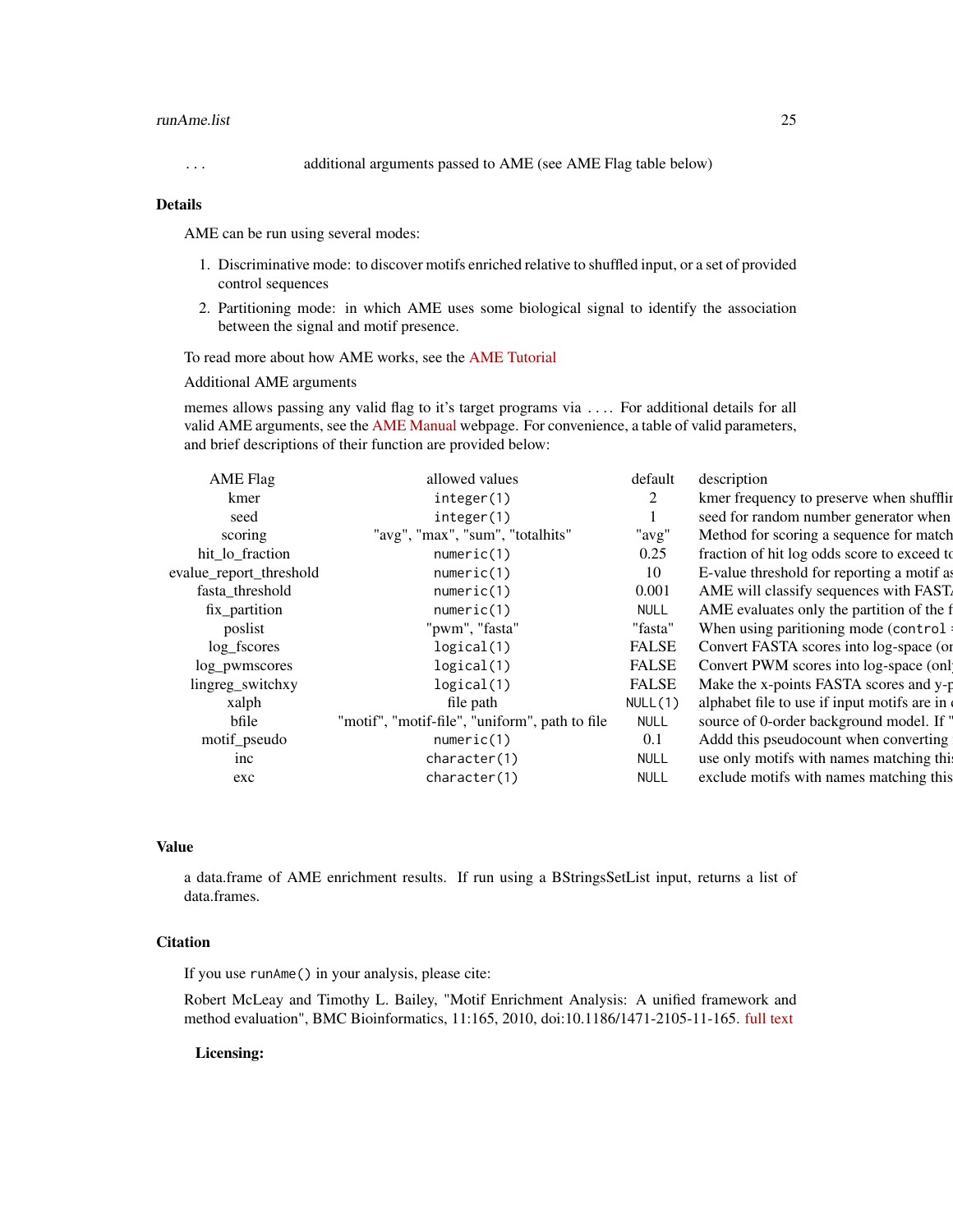<span id="page-25-0"></span>The MEME Suite is free for non-profit use, but for-profit users should purchase a license. See the [MEME Suite Copyright Page](http://meme-suite.org/doc/copyright.html) for details.

#### Examples

```
if (meme_is_installed()) {
# Create random named sequences as input for example
seqs <- universalmotif::create_sequences(rng.seed = 123)
names(seqs) <- seq_along(seqs)
# An example path to a motif database file in .meme format
motif_file <- system.file("extdata", "flyFactorSurvey_cleaned.meme", package = "memes")
runAme(seqs, database = motif_file)
# Dreme results dataset for example
dreme_xml <- system.file("extdata", "dreme.xml", package = "memes")
dreme_results <- importDremeXML(dreme_xml)
# database can be set to multiple values like so:
runAme(seqs, database = list(motif_file, "my_dreme_motifs" = dreme_results))
}
```
runDreme *Denovo motif discovery of target regions using DREME*

#### Description

DREME discovers short, ungapped, *de-novo* motifs that are relatively enriched relative to a control set of sequences. DREME can be run to discover motifs relative to a shuffled set of input sequences, or against a separately provided set of "control" sequences.

#### Usage

 $runDreme(input, control, outdir = "auto", member = NULL, silent = TRUE, ...)$ 

#### **Arguments**

| input   | regions to scan for motifs. Can be any of:                                                                                              |
|---------|-----------------------------------------------------------------------------------------------------------------------------------------|
|         | • path to fasta file                                                                                                                    |
|         | • DNAStringSet object (can be generated from GRanges using get_sequence())                                                              |
|         | • List of DNAStringSet objects (generated from get_sequence())                                                                          |
|         | • <i>NOTE</i> : if using StringSet inputs, each entry must be named (set with names ()).                                                |
|         | • <i>NOTE</i> : If you want to retain the raw dreme output files, you must use a path<br>to fasta file as input, or specify an "outdir" |
| control | regions to use as background for motif search. Can be any of:                                                                           |
|         | • path to fasta file                                                                                                                    |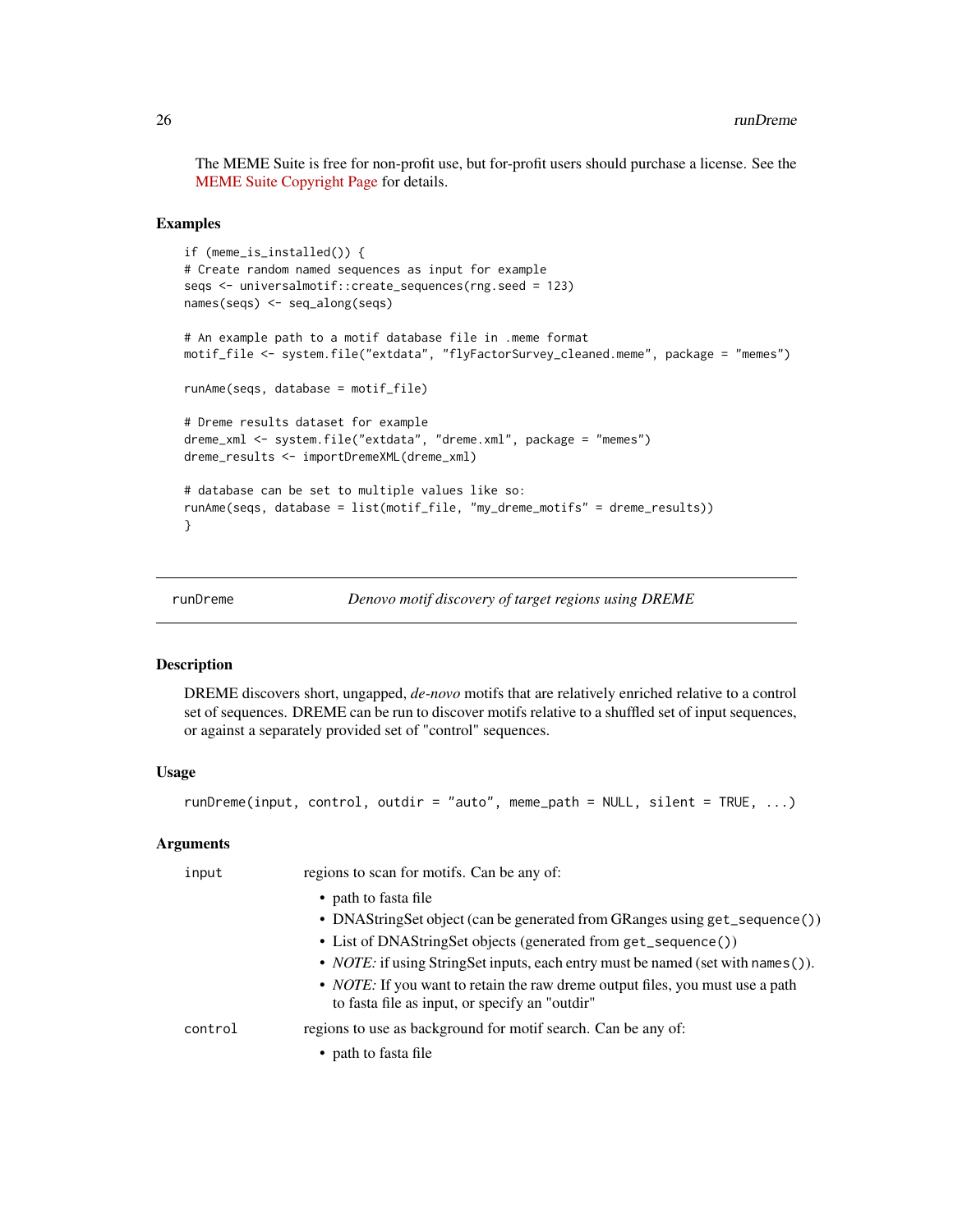<span id="page-26-0"></span>

|           | • DNAStringSet object (can be generated from GRanges using get_sequence)                                                                                                                                                                                                                                                                                                                                                                                                                                                                                                                                                                                                                                                                                                                                                                                                                             |
|-----------|------------------------------------------------------------------------------------------------------------------------------------------------------------------------------------------------------------------------------------------------------------------------------------------------------------------------------------------------------------------------------------------------------------------------------------------------------------------------------------------------------------------------------------------------------------------------------------------------------------------------------------------------------------------------------------------------------------------------------------------------------------------------------------------------------------------------------------------------------------------------------------------------------|
|           | • A Biostrings::BStringSetList (generated using get_sequence), in which<br>case all sequences in the list will be combined as the control set.                                                                                                                                                                                                                                                                                                                                                                                                                                                                                                                                                                                                                                                                                                                                                       |
|           | • if input is a list of DNAStringSet objects, a character vector of names in<br>input will use those sequences as background. runDreme will not scan<br>those regions as input.<br>· "shuffle" to use dreme's built-in dinucleotide shuffle feature (NOTE: if<br>input is a list object with an entry named "shuffle", the list entry will be<br>used instead). Optionally can also pass seed = $\langle$ any number>to  to use<br>as the random seed during shuffling. If no seed is passed, dreme will use<br>1 as the random seed, so results will be reproducible if rerunning. NOTE:<br>beware system-specific differences. As of v5, dreme will compile using<br>the default python installation on a system (either python2.7 or python3).<br>The random number generator changed between python2.7 and python3, so<br>results will not be reproducible between systems using python2.7 vs 3. |
| outdir    | path to output directory of dreme files, or "auto" to autogenerate path. Default:<br>location of input fasta in dir named "\ <input\>vs\<control\>". If input is DNAs-<br/>tringset, will be temporary path. This means that if you want to save the raw<br/>output files, you must use fasta files as input or use an informative (and unique)<br/>outdir name. memes will not check if it overwrites files in a directory. Directo-<br/>ries will be recursively created if needed.</control\></input\>                                                                                                                                                                                                                                                                                                                                                                                            |
| meme_path | optional, path to "meme/bin/" on your local machine. runDreme will search 3<br>places in order for meme if this flag is unset:                                                                                                                                                                                                                                                                                                                                                                                                                                                                                                                                                                                                                                                                                                                                                                       |
|           | 1. the option "meme_bin" (set with options (meme_bin = "path/to/meme/bin"))<br>2. the environment variable "MEME_PATH" (set in .Renviron)<br>3. "~/meme/bin/" as the default location                                                                                                                                                                                                                                                                                                                                                                                                                                                                                                                                                                                                                                                                                                                |
|           | • If the user sets meme_path in the function call, this value will always be<br>used                                                                                                                                                                                                                                                                                                                                                                                                                                                                                                                                                                                                                                                                                                                                                                                                                 |
| silent    | whether to suppress printing dreme stdout as a message when finishing with<br>no errors. Can be useful for troubleshooting in situations where no motifs are<br>discovered, but command completes successfully. (default: TRUE)                                                                                                                                                                                                                                                                                                                                                                                                                                                                                                                                                                                                                                                                      |
| .         | dreme flags can be passed as R function arguments to use non-default behavior.<br>For a full list of valid arguments, run your local install of dreme -h, or visit the<br>dreme documentation website. See list below for aliases of common flags. To<br>set flags with no values (ex. -dna), pass the argument as a boolean value (ex.<br>$dna = TRUE$ ).                                                                                                                                                                                                                                                                                                                                                                                                                                                                                                                                           |

#### Details

Properly setting the control parameter is key to discovering biologically relevant motifs. Often, using control = "shuffle" will produce a suboptimal set of motifs; however, some discriminative analysis designs don't have proper "control" regions other than to shuffle.

As of MEME version 5.2.0, DREME is deprecated. Consider [runStreme\(\)](#page-33-1) instead.

In addition to allowing any valid flag of dreme to be passed to ..., we provide a few user-friendly aliases for common flags which are more readable (see list below). For example,  $e = 1$  will use a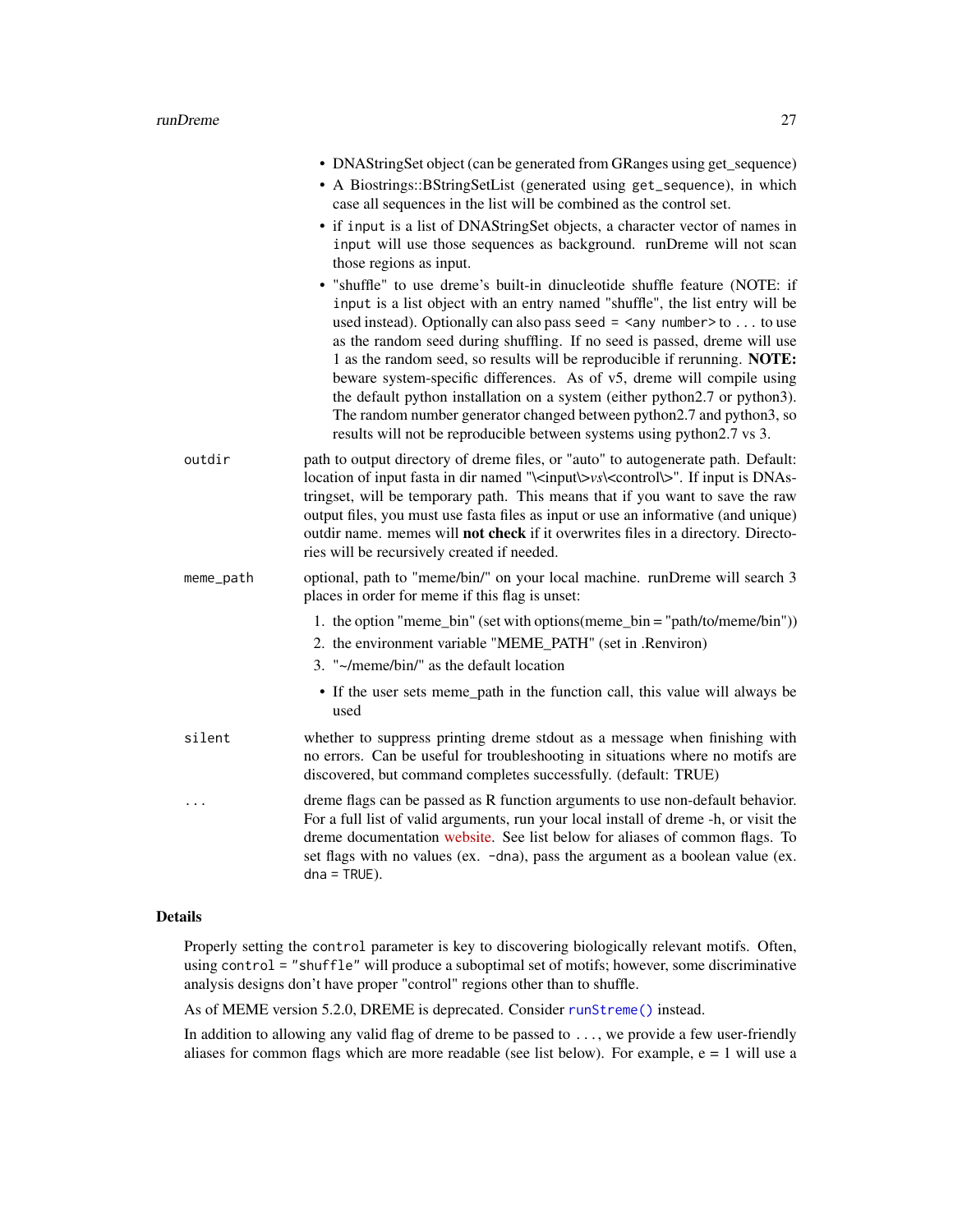max evalue cutoff of 1. This is equivalent to setting evalue  $= 1$ . For additional details about each DREME flag, see the [DREME Manual Webpage.](http://meme-suite.org/doc/dreme.html)

List of values which can be passed to ...: **NOTE:** values must be referred to using their name in the "memes alias" column, not the "DREME Flag" column.

| memes alias | <b>DREME</b> Flag | description                                | default      |
|-------------|-------------------|--------------------------------------------|--------------|
| nmotifs     | m                 | max number of motifs to discover           | <b>NULL</b>  |
| sec         | t                 | max number of seconds to run               | <b>NULL</b>  |
| evalue      | e                 | max E-value cutoff                         | 0.05         |
| seed        | S                 | random seed if using "shuffle" as control  |              |
| ngen        | g                 | nuber of REs to generalize                 | 100          |
| mink        | mink              | minimum motif width to search              | 3            |
| maxk        | maxk              | maximum motif width to search              |              |
| k           | k                 | set mink and maxk to this value            | <b>NULL</b>  |
| norc        | norc              | search only the input strand for sequences | <b>FALSE</b> |
| dna         | dna               | use DNA alphabet                           | <b>TRUE</b>  |
| rna         | rna               | use RNA alphabet                           | <b>FALSE</b> |
| protein     | protein           | use protein alphabet (NOT RECCOMENDED)     | <b>FALSE</b> |
|             |                   |                                            |              |

#### Value

universalmotif\_df with statistics for each discovered motif. The motif column contains a universalmotif object representation in PCM format of each DREME motif. If no motifs are discovered, returns NULL. The column values are as follows:

- rank = ranked order of discovered motif
- name = primary name of motif
- altname = alternative name of motif
- seq = consensus sequence of the motif
- length = length of discovered motif
- nsites = number of times the motif is found in input sequences
- positive\_hits = number of sequences in input containing at least 1 of the motif
- negative\_hits = number of sequences in control containing at least 1 of the motif
- $pval = p-value$
- $eval = E-value$
- unerased\_eval = Unerased E-Value
- positive\_total = number of sequences in input
- negative\_total = number of sequences in control
- pos\_frac = fraction of positive sequences with a hit
- neg\_frac = fraction of negative sequences with a hit
- motif = a universalmotif object of the discovered motif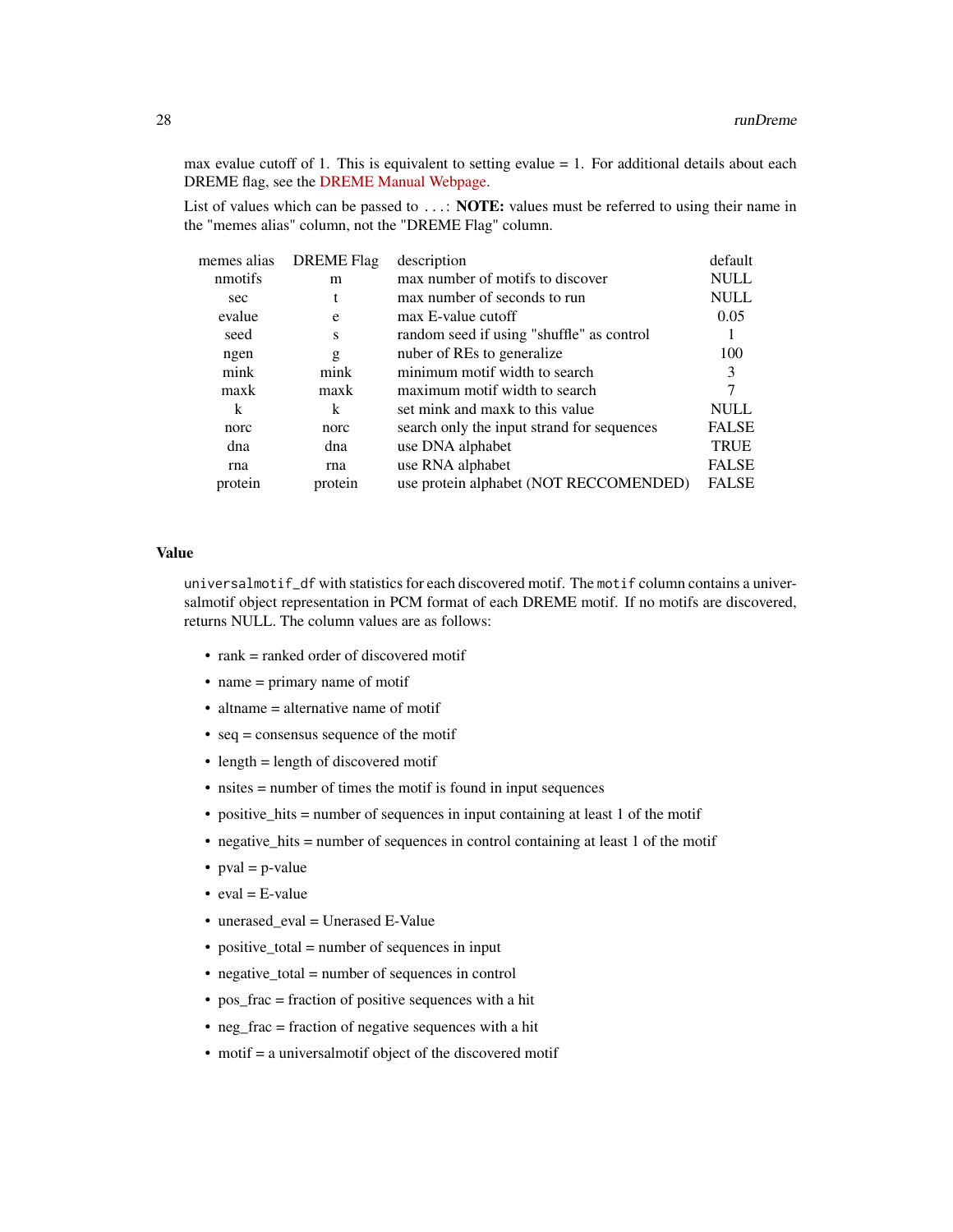#### <span id="page-28-0"></span>runFimo 29

#### **Citation**

If you use runDreme() in your analysis, please cite:

Timothy L. Bailey, "DREME: Motif discovery in transcription factor ChIP-seq data", Bioinformatics, 27(12):1653-1659, 2011. [full text](https://academic.oup.com/bioinformatics/article/27/12/1653/257754)

#### Licensing:

The MEME Suite is free for non-profit use, but for-profit users should purchase a license. See the [MEME Suite Copyright Page](http://meme-suite.org/doc/copyright.html) for details.

#### Examples

```
if (meme_is_installed()) {
# Create random named sequences as input for example
seqs <- universalmotif::create_sequences(rng.seed = 123)
names(seqs) <- seq_along(seqs)
# Runs dreme with default settings, shuffles input as background
runDreme(seqs, "shuffle")
# Runs searching for max 2 motifs, e-value cutoff = 0.1, explicitly using the DNA alphabet
runDreme(seqs, "shuffle", nmotifs = 2, e = 0.1, dna = TRUE)
}
```
runFimo *Find instances of motifs using FIMO*

#### Description

FIMO scans input sequences to identify the positions of matches to each input motif. FIMO has no sequence length or motif number restrictions.

#### Usage

```
runFimo(
  sequences,
 motifs,
 bfile = "motif",
 outdir = "auto",parse_genomic_coord = TRUE,
  skip_matched_sequence = FALSE,
 max_strand = TRUE,
  text = TRUE,meme\_path = NULL,
 silent = TRUE,
  ...
)
```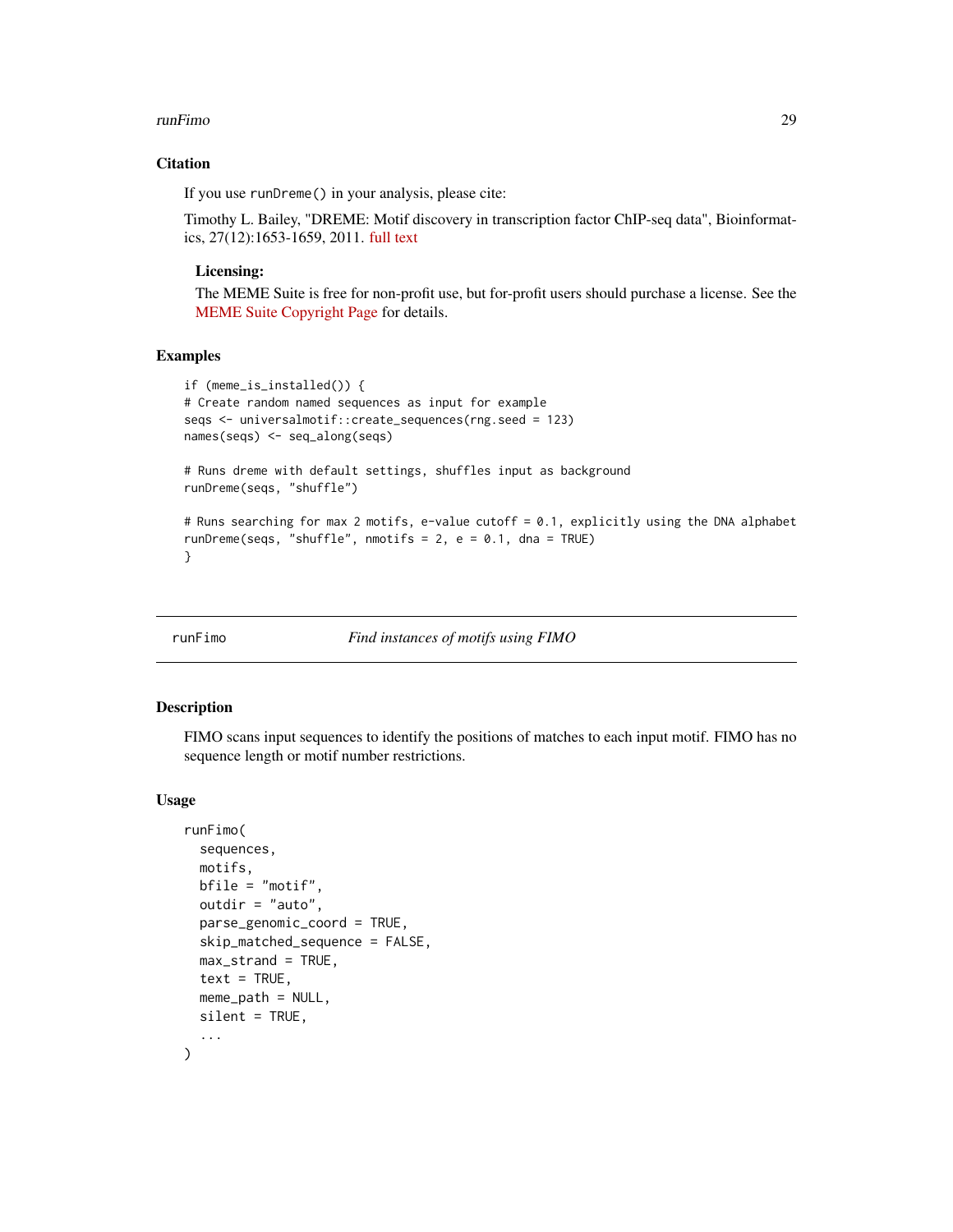## Arguments

| sequences             | path to fasta file, or stringset input.                                                                                                                                                                                                                                                                                                                                                                                                                                                              |
|-----------------------|------------------------------------------------------------------------------------------------------------------------------------------------------------------------------------------------------------------------------------------------------------------------------------------------------------------------------------------------------------------------------------------------------------------------------------------------------------------------------------------------------|
| motifs                | path to .meme format file, or universalmotif/universalmotif list input.                                                                                                                                                                                                                                                                                                                                                                                                                              |
| bfile                 | path to background file, or special values: "motif" to use 0-order frequencies<br>contained in the motif, or "uniform" to use a uniform letter distribution. (default:<br>"motif")                                                                                                                                                                                                                                                                                                                   |
| outdir                | output directory location. Only used if text = FALSE. Default: "auto" to auto-<br>generate directory name. Note: if not using a fasta path as input, this will be a<br>temporary location unless explicity set.                                                                                                                                                                                                                                                                                      |
| parse_genomic_coord   |                                                                                                                                                                                                                                                                                                                                                                                                                                                                                                      |
|                       | logical(1) whether to parse genomic position from fasta headers. Fasta head-<br>ers must be UCSC format positions (ie "chr:start-end"), but base 1 indexed<br>(GRanges format). If names of fasta entries are genomic coordinates and parse_genomic_coord<br>== TRUE, results will contain genomic coordinates of motif matches, otherwise<br>FIMO will return relative coordinates (i.e. positions from 1 to length of the fasta<br>entry).                                                         |
| skip_matched_sequence |                                                                                                                                                                                                                                                                                                                                                                                                                                                                                                      |
|                       | logical(1) whether or not to include the DNA sequence of the match. Default:<br>FALSE. Note: jobs will complete faster if set to TRUE. add_sequence() can be<br>used to lookup the sequence after data import if parse_genomic_coord is TRUE,<br>so setting this flag is not strictly needed.                                                                                                                                                                                                        |
| max_strand            | if match is found on both strands, only report strand with best match (default:<br>TRUE).                                                                                                                                                                                                                                                                                                                                                                                                            |
| text                  | logical(1) (default: TRUE). No output files will be created on the filesystem.<br>The results are unsorted and no q-values are computed. This setting allows fast<br>searches on very large inputs. When set to FALSE FIMO will discard 50% of<br>the lower significance matches if $>100,000$ matches are detected. text = FALSE<br>will also incur a performance penalty because it must first read a file to disk,<br>then read it into memory. For these reasons, I suggest keeping text = TRUE. |
| meme_path             | path to meme/bin/ (optional). Defaut: NULL, searches "MEME_PATH" environ-<br>ment variable or "meme_path" option for path to "meme/bin/".                                                                                                                                                                                                                                                                                                                                                            |
| silent                | logical(1) whether to suppress stdout/stderr printing to console (default: TRUE).<br>If the command is failing or giving unexpected output, setting silent = FALSE<br>can aid troubleshooting.                                                                                                                                                                                                                                                                                                       |
| .                     | additional commandline arguments to fimo. See the FIMO Flag table below.                                                                                                                                                                                                                                                                                                                                                                                                                             |

#### Details

Additional arguments passed to .... See: [Fimo web manual](http://meme-suite.org/doc/fimo.html?man_type=web) for a complete description of FIMO flags.

| FIMO Flag         | allowed values                               | default     | description                                              |
|-------------------|----------------------------------------------|-------------|----------------------------------------------------------|
| alpha             | numeric(1)                                   |             | alpha for calculating position-specific priors. Rep      |
| bfile             | "motif", "motif-file", "uniform", file path, | "motif"     | If "motif" or "motif-file", use 0-order letter frequency |
| max stored scores | integer(1)                                   | <b>NULL</b> | maximum number of scores to be stored for comp           |
| motif_pseudo      | numeric(1)                                   |             | pseudocount added to motif matrix                        |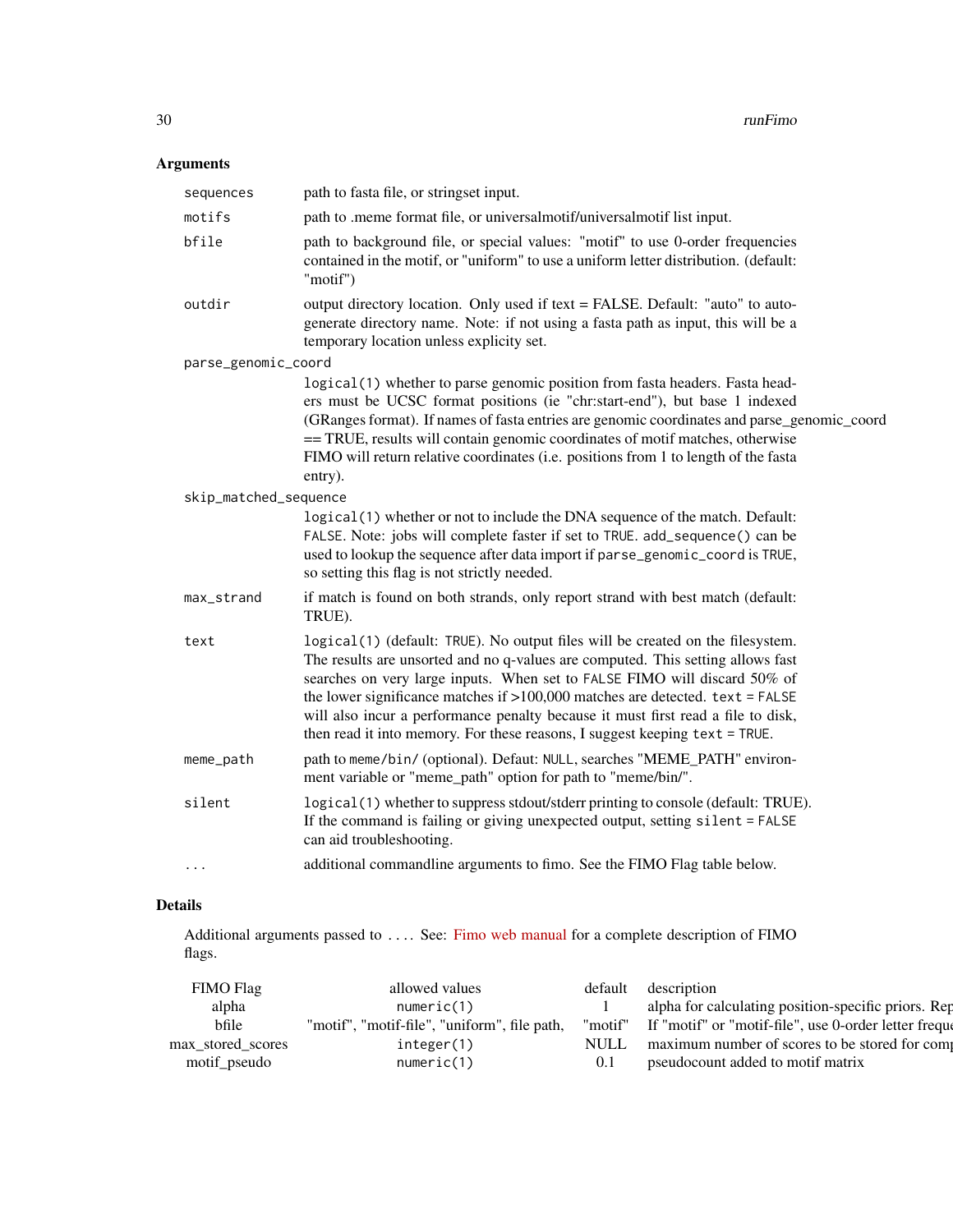#### <span id="page-30-0"></span>runMeme 31

| no qvalue  | logical(1) | <b>FALSE</b> | only needed when text = FALSE, do not compute      |
|------------|------------|--------------|----------------------------------------------------|
| norc       | logical(1) | <b>FALSE</b> | Do not score reverse complement strand             |
| prior_dist | file path  | <b>NULL</b>  | file containing binned distribution of priors      |
| psp        | file path  | <b>NULL</b>  | file containing position specific priors. Requires |
| qv_thresh  | logical(1) | <b>FALSE</b> | use q-values for the output threshold              |
| thresh     | numeric(1) | $1e-4$       | output threshold for returning a match, only match |
|            |            |              |                                                    |

#### Licensing:

The MEME Suite is free for non-profit use, but for-profit users should purchase a license. See the [MEME Suite Copyright Page](http://meme-suite.org/doc/copyright.html) for details.

#### Value

GRanges object containing positions of each match. Note: if parse\_genomic\_coords = FALSE, each seqnames entry will be the full fasta header, and start/end will be the relative position within that sequence of the match. The GRanges object has the following additional mcols:  $*$  motif\_id = primary name of matched motif \* motif\_alt\_id = alternate name of matched motif \* score = score of match (higher score is a better match)  $*$  pvalue = pvalue of the match  $*$  qvalue = qvalue of the match \* matched\_sequence = sequence that matches the motif

#### **Citation**

If you use runFimo() in your analysis, please cite:

Charles E. Grant, Timothy L. Bailey, and William Stafford Noble, "FIMO: Scanning for occurrences of a given motif", Bioinformatics, 27(7):1017-1018, 2011. [full text](http://bioinformatics.oxfordjournals.org/content/early/2011/02/16/bioinformatics.btr064.full)

#### Examples

```
if (meme_is_installed()){
# Generate some example input sequences
seq <- universalmotif::create_sequences()
# sequences must have values in their fasta headers
names(seq) <- seq_along(seq)
# Create random example motif to search for
motif <- universalmotif::create_motif()
# Search for motif in sequences
# parse_genomic_coord set to FALSE since fasta headers aren't in "chr:start-end" format.
runFimo(seq, motif, parse_genomic_coord = FALSE)
}
```
<span id="page-30-1"></span>

runMeme *Identify motifs with MEME*

#### Description

MEME performs *de-novo* discovery of ungapped motifs present in the input sequences. It can be used in both discriminative and non-discriminative modes.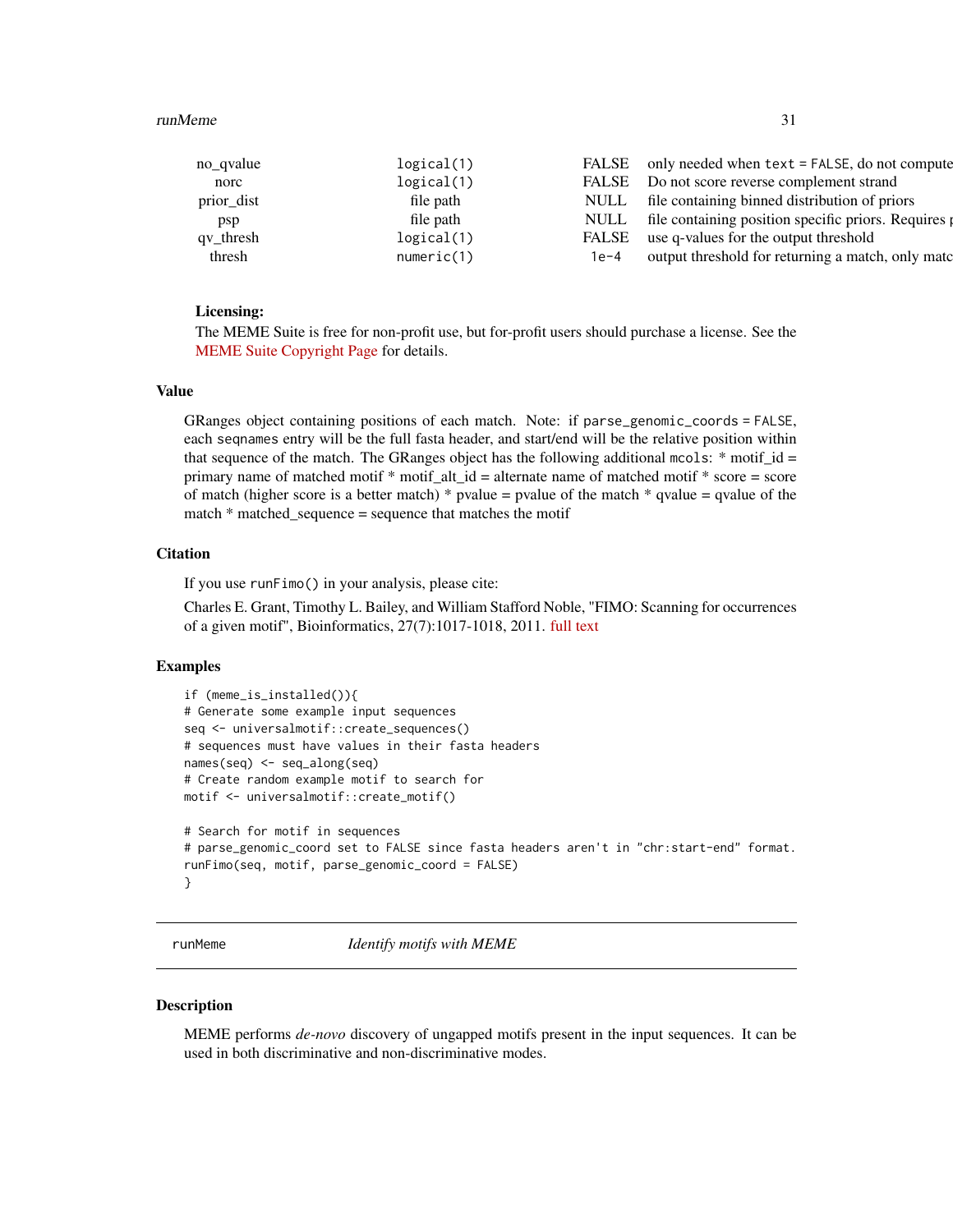32 runMeme

#### Usage

```
runMeme(
  input,
  control = NA,outdir = "auto",
  alph = "dna",
 parse_genomic_coord = TRUE,
 combined_sites = FALSE,
  silent = TRUE,
 meme_path = NULL,
  ...
\mathcal{L}## S3 method for class 'list'
runMeme(
  input,
  control = NA,outdir = "auto",
  alpha',
  parse_genomic_coord = TRUE,
  combined_sites = FALSE,
  silent = TRUE,
 meme_path = NULL,
  ...
\mathcal{L}## S3 method for class 'BStringSetList'
runMeme(
  input,
  control = NA,
  outdir = "auto",
  alpha',
 parse_genomic_coord = TRUE,
  combined_sites = FALSE,
  silent = TRUE,
 meme_path = NULL,
  ...
\mathcal{L}## Default S3 method:
runMeme(
  input,
  control = NA,
 outdir = "auto",
  alpha',
  parse_genomic_coord = TRUE,
  combined_sites = FALSE,
  silent = TRUE,
```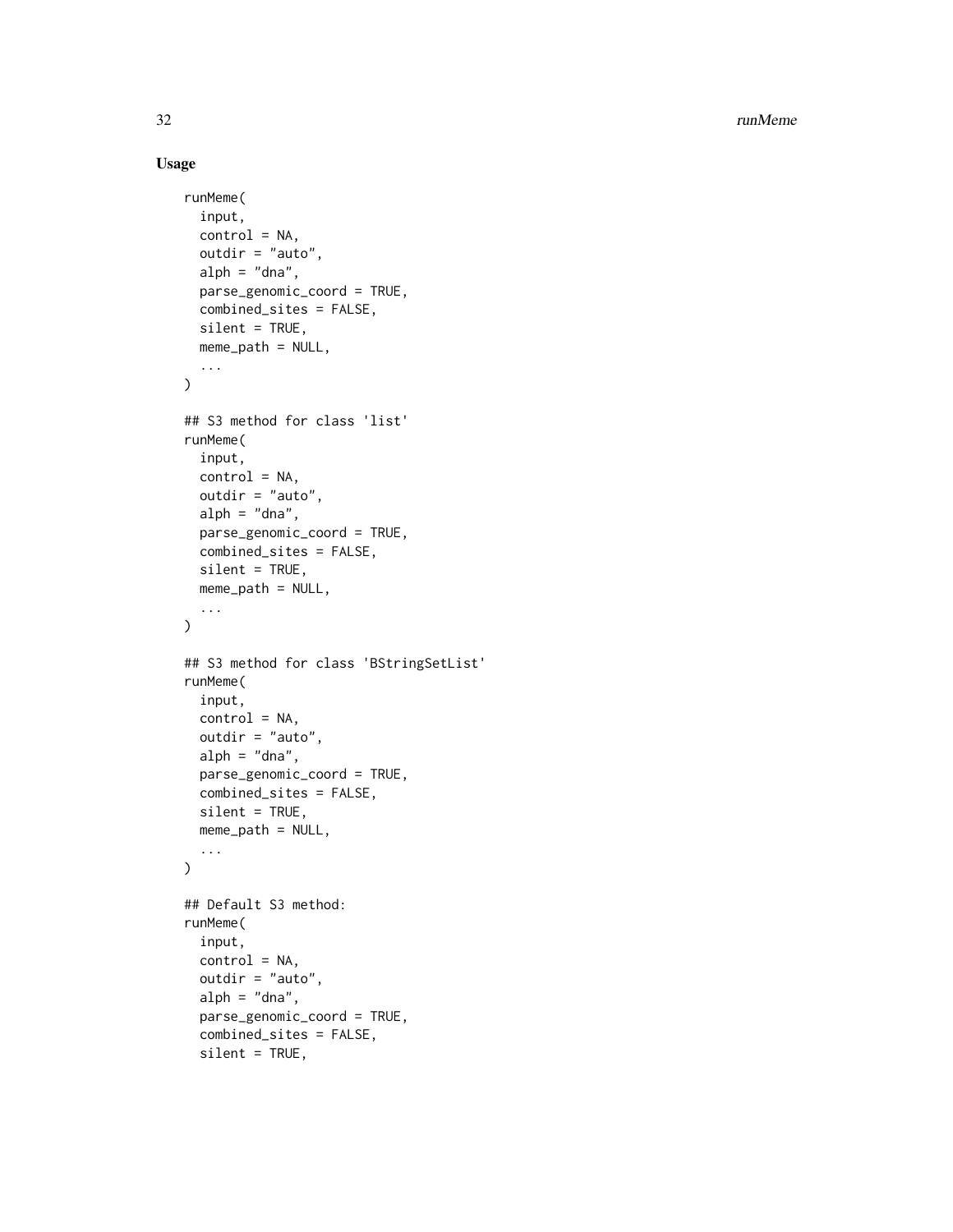#### <span id="page-32-0"></span>runMeme 33

```
meme_path = NULL,
...
```
#### Arguments

 $\lambda$ 

| input               | path to fasta, Biostrings::BStringSet list, or list of Biostrings::BStringSet (can<br>generate using get_sequence())                                                                                                                                                                                                             |  |  |
|---------------------|----------------------------------------------------------------------------------------------------------------------------------------------------------------------------------------------------------------------------------------------------------------------------------------------------------------------------------|--|--|
| control             | any data type as in input, or a character vector of names (input) to use those<br>regions as control sequences. Using sequences as background requires an alter-<br>native objective function. Users must pass a non-default value of objfun to<br>if using a non-NA control set (default: NA)                                   |  |  |
| outdir              | (default: "auto") Directory where output data will be stored.                                                                                                                                                                                                                                                                    |  |  |
| alph                | one of c("dna", "rna", "protein") or path to alphabet file (default: "dna").                                                                                                                                                                                                                                                     |  |  |
| parse_genomic_coord |                                                                                                                                                                                                                                                                                                                                  |  |  |
|                     | logical (1) whether to parse genomic coordinates from fasta headers. Requires<br>headers are in the form: "chr:start-end", or will result in an error. Automatically<br>set to FALSE if alph = "protein". This setting only needs to be changed if using<br>a custom-built fasta file without genomic coordinates in the header. |  |  |
|                     | combined_sites logical(1) whether to return combined sites information (coerces output to<br>list) (default: FALSE)                                                                                                                                                                                                              |  |  |
| silent              | Whether to suppress printing stdout to terminal (default: TRUE)                                                                                                                                                                                                                                                                  |  |  |
| meme_path           | path to "meme/bin/". If unset, will use default search behavior:                                                                                                                                                                                                                                                                 |  |  |
|                     | 1. meme_path setting in options()<br>2. MEME_PATH setting in . Renviron or . bashrc                                                                                                                                                                                                                                              |  |  |
| $\cdots$            | additional arguments passed to MEME (see below)                                                                                                                                                                                                                                                                                  |  |  |

#### Details

Note that MEME can take a long time to run. The more input sequences used, the wider the motifs searched for, and the more motifs MEME is asked to discover will drastically affect runtime. For this reason, MEME usually performs best on a few (<50) short (100-200 bp) sequences, although this is not a requirement. Additional details on how data size affects runtime can be found [here.](https://groups.google.com/g/meme-suite/c/7b7PBr6RzJk)

MEME works best when specifically tuned to the analysis question. The default settings are unlikely to be ideal. It has several complex arguments [documented here,](http://meme-suite.org/doc/meme.html) which runMeme() accepts as R function arguments (see details below).

If discovering motifs within ChIP-seq, ATAC-seq, or similar peaks, MEME may perform best if using sequences flaking the summit (the site of maximum signal) of each peak rather than the center. ChIP-seq or similar data can also benefit from setting revcomp = TRUE, minw =  $5$ , maxw =  $20$ . For more tips on using MEME to analyze ChIP-seq data, see the following [tips page.](https://groups.google.com/forum/#%21topic/meme-suite/rIbjIHbcpAE)

#### Additional arguments:

[runMeme\(\)](#page-30-1) accepts all valid arguments to meme as arguments passed to .... For flags without values, pass them as flag = TRUE. The dna, rna, and protein flags should instead be passed to the alph argument of [runMeme\(\)](#page-30-1). The arguments passed to MEME often have many interactions with each other, for a detailed description of each argument see [MEME Commandline Documentation.](meme-suite.org/doc/meme.html)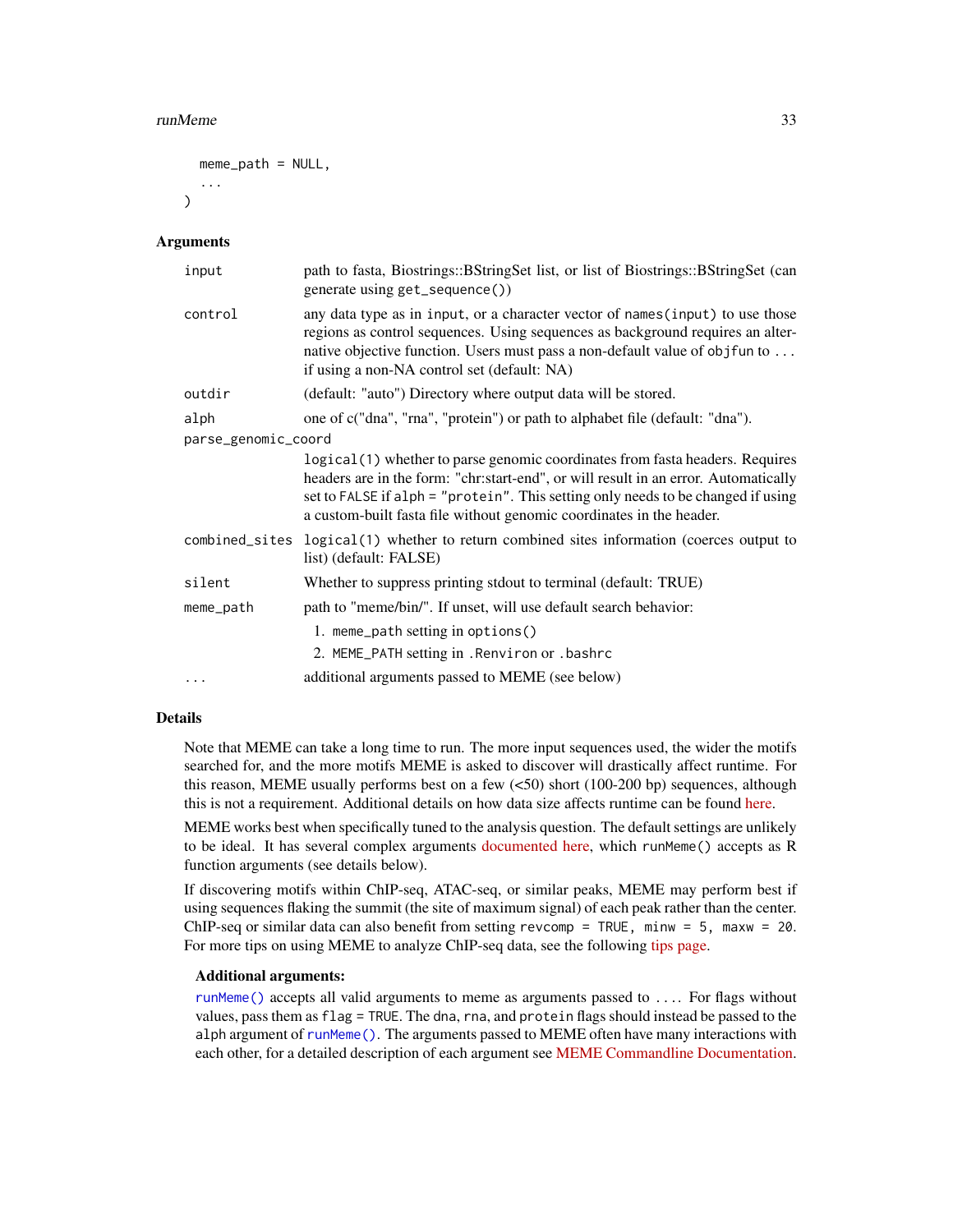#### Value

MEME results in universalmotif df format (see: [universalmotif::to\\_df\(\)](#page-0-0)). sites\_hits is a nested data.frame column containing the position within each input sequence of matches to the identified motif.

#### **Citation**

If you use runMeme() in your analysis, please cite:

Timothy L. Bailey and Charles Elkan, "Fitting a mixture model by expectation maximization to discover motifs in biopolymers", Proceedings of the Second International Conference on Intelligent Systems for Molecular Biology, pp. 28-36, AAAI Press, Menlo Park, California, 1994. [pdf](https://tlbailey.bitbucket.io/papers/ismb94.pdf)

#### Licensing

The MEME Suite is free for non-profit use, but for-profit users should purchase a license. See the [MEME Suite Copyright Page](http://meme-suite.org/doc/copyright.html) for details.

#### Examples

```
if (meme_is_installed()) {
seqs <- universalmotif::create_sequences("CCRAAAW", seqnum = 4)
names(seqs) <- 1:length(seqs)
runMeme(seqs, parse_genomic_coord = FALSE)
```
}

<span id="page-33-1"></span>runStreme *Denovo motif discovery of target regions using STREME*

#### Description

STREME discovers short, ungapped, \*de-novo\* motifs that are enriched or relatively enriched relative to a control set of sequences. STREME can be run to discover motifs relative to a shuffled set of input sequences, against a separately provided set of "control" sequences, or to determine whether motifs are centrally enriched within input sequences.

#### Usage

```
runStreme(
  input,
  control,
  outdir = "auto",
  objfun = "de",alpha' = "dna",
  meme\_path = NULL,
  silent = TRUE,
  ...
)
```
<span id="page-33-0"></span>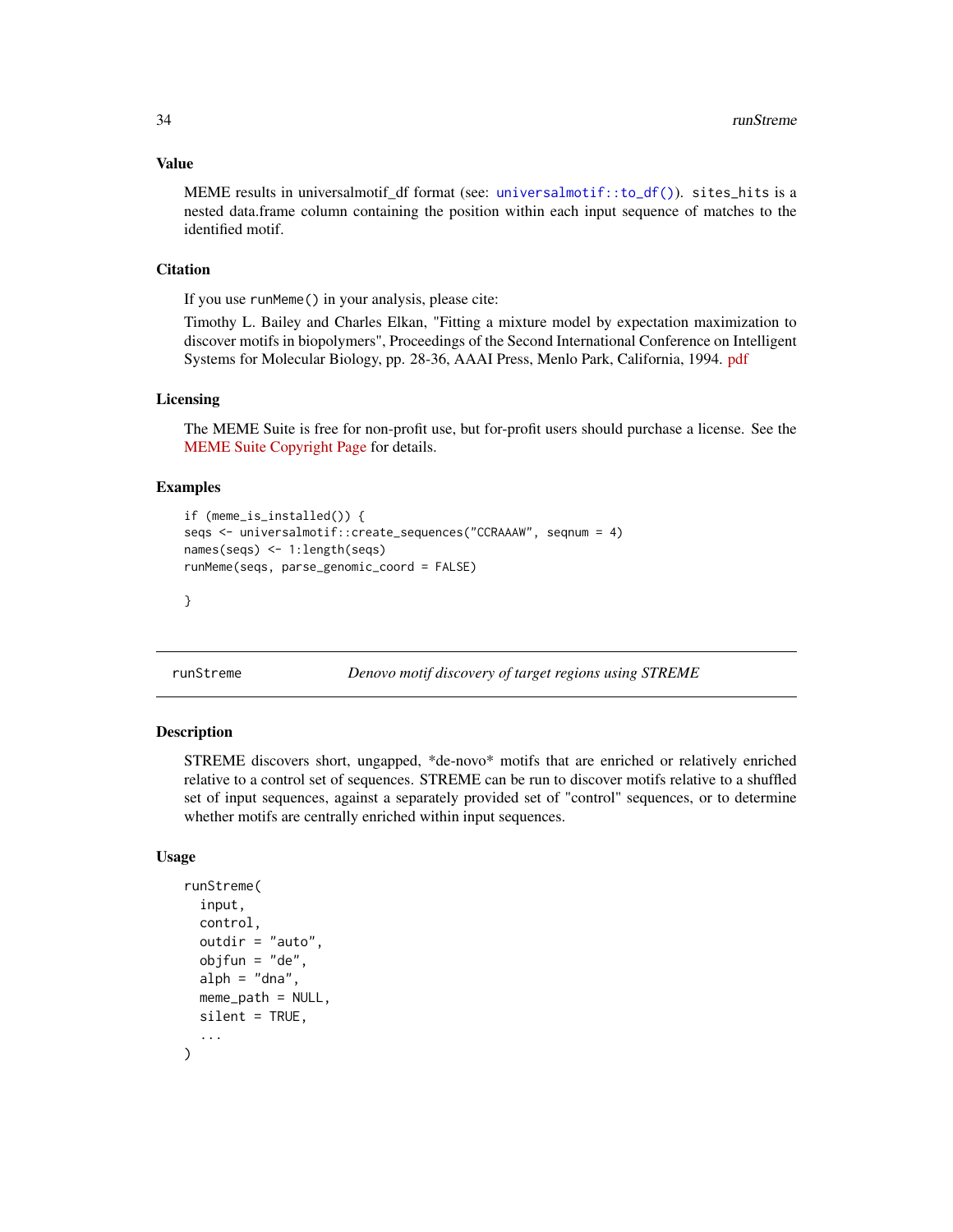#### **runStreme** 35

#### Arguments

- input regions to scan for motifs. If using 'objfun = "cd"' to test for centrally enriched motifs, be sure to include sufficient flanking sequence (e.g. +/- 500bp) for an accurate estimate. Can be any of: - path to fasta file - DNAStringSet object (can be generated from GRanges using 'get\_sequence()') - List of DNAStringSet objects (generated from 'get\_sequence()') - \*NOTE:\* if using StringSet inputs, each entry must be named (set with 'names()'). - \*NOTE: \* If you want to retain the raw streme output files, you must use a path to fasta file as input, or specify an "outdir"
- control regions to use as background for motif search. These should have a similar length distribution as the input sequences. Can be any of: - path to fasta file - DNAStringSet object (can be generated from GRanges using get\_sequence) - A Biostrings::BStringSetList (generated using 'get\_sequence'), in which case all sequences in the list will be combined as the control set. - if 'input' is a list of DNAStringSet objects, a character vector of names in 'input' will use those sequences as background. runstreme will not scan those regions as input. - "shuffle" to use streme's built-in dinucleotide shuffle feature (NOTE: if 'input' is a list object with an entry named "shuffle", the list entry will be used instead). Optionally can also pass 'seed  $=$  <any number  $>$ ' to '...' to use as the random seed during shuffling. If no seed is passed, streme will use 0 as the random seed, so results will be reproducible if rerunning.
- outdir path to output directory of streme files, or "auto" to autogenerate path. Default: location of input fasta in dir named "\<input\>\_vs\_\<control\>". If input is DNAstringset, will be temporary path. This means that if you want to save the raw output files, you must use fasta files as input or use an informative (and unique) outdir name. memes will \*\*not check\*\* if it overwrites files in a directory. Directories will be recursively created if needed. (default: "auto")
- objfun one of c("de", "cd"). Default: "de" for differential enrichment. "cd" for central distance (control must be set to NA for "cd").
- alph one of c("dna", "rna", "protein") or a path to a MEME format alph file. (default: "dna")
- meme\_path path to "meme/bin" silent Whether to suppress printing stdout & stderr to console (default: TRUE). Warnings are always printed regardless of this setting. pass any commandline options as R function arguments. For a complete list of STREME options, see [the STREME manual](https://meme-suite.org/meme/doc/streme.html).

#### Details

Properly setting the 'control' parameter is key to discovering biologically relevant motifs. Often, using 'control = "shuffle"' will produce a suboptimal set of motifs; however, some discriminative analysis designs don't have proper "control" regions other than to shuffle.

If you have fewer than 50 sequences, consider using [runMeme()] instead.

# Citation

If you use 'runStreme()' in your analysis, please cite: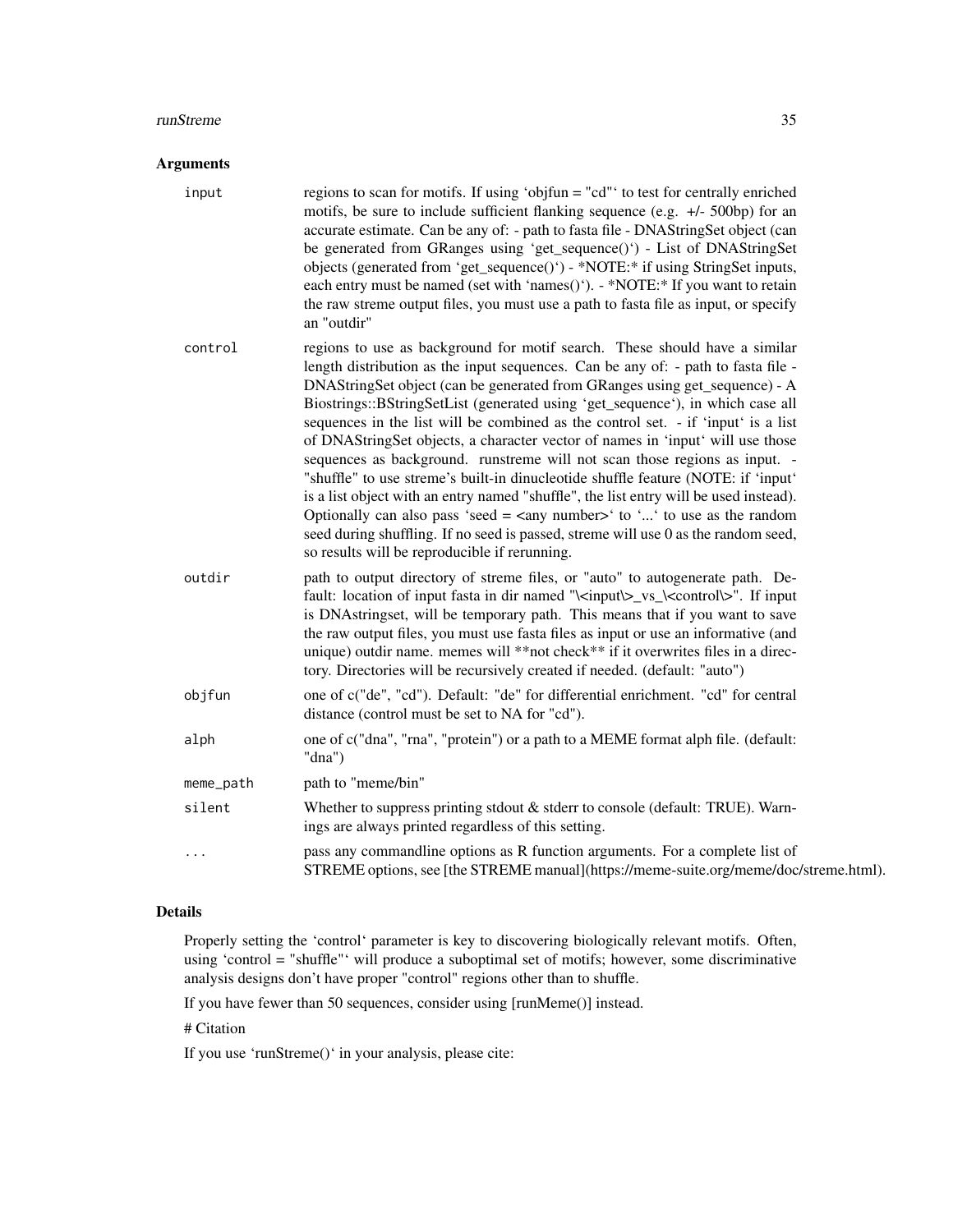<span id="page-35-0"></span>Timothy L. Bailey, "STREME: Accurate and versatile sequence motif discovery", Bioinformatics, 2021. https://doi.org/10.1093/bioinformatics/btab203

# Licensing The MEME Suite is free for non-profit use, but for-profit users should purchase a license. See the [MEME Suite Copyright Page](http://meme-suite.org/doc/copyright.html) for details.

#### Value

a 'universalmotif\_df' of STREME Motifs

#### See Also

'?universalmotif::tidy-motifs'

runTomTom *Run TomTom on target motifs*

#### Description

TomTom compares input motifs to a database of known, user-provided motifs to identify matches.

#### Usage

```
runTomTom(
  input,
  database = NULL,
 outdir = "auto",
  thresh = 10,
 min\_overlap = 5,
 dist = "ed",evalue = TRUE,
 silent = TRUE,
 meme_path = NULL,
  ...
)
```
#### Arguments

| input    | path to meme format file of motifs, a list of universal motifs, or a universal motif<br>$data$ : frame object (such as the output of runDreme())                               |
|----------|--------------------------------------------------------------------------------------------------------------------------------------------------------------------------------|
| database | path to meme format file to use as reference database (or list of universal motifs).<br>NOTE: p-value estimates are inaccurate when the database has fewer than 50<br>entries. |
| outdir   | directory to store tomtom results (will be overwritten if exists). Default: location<br>of input fasta file, or temporary location if using universal motif input.             |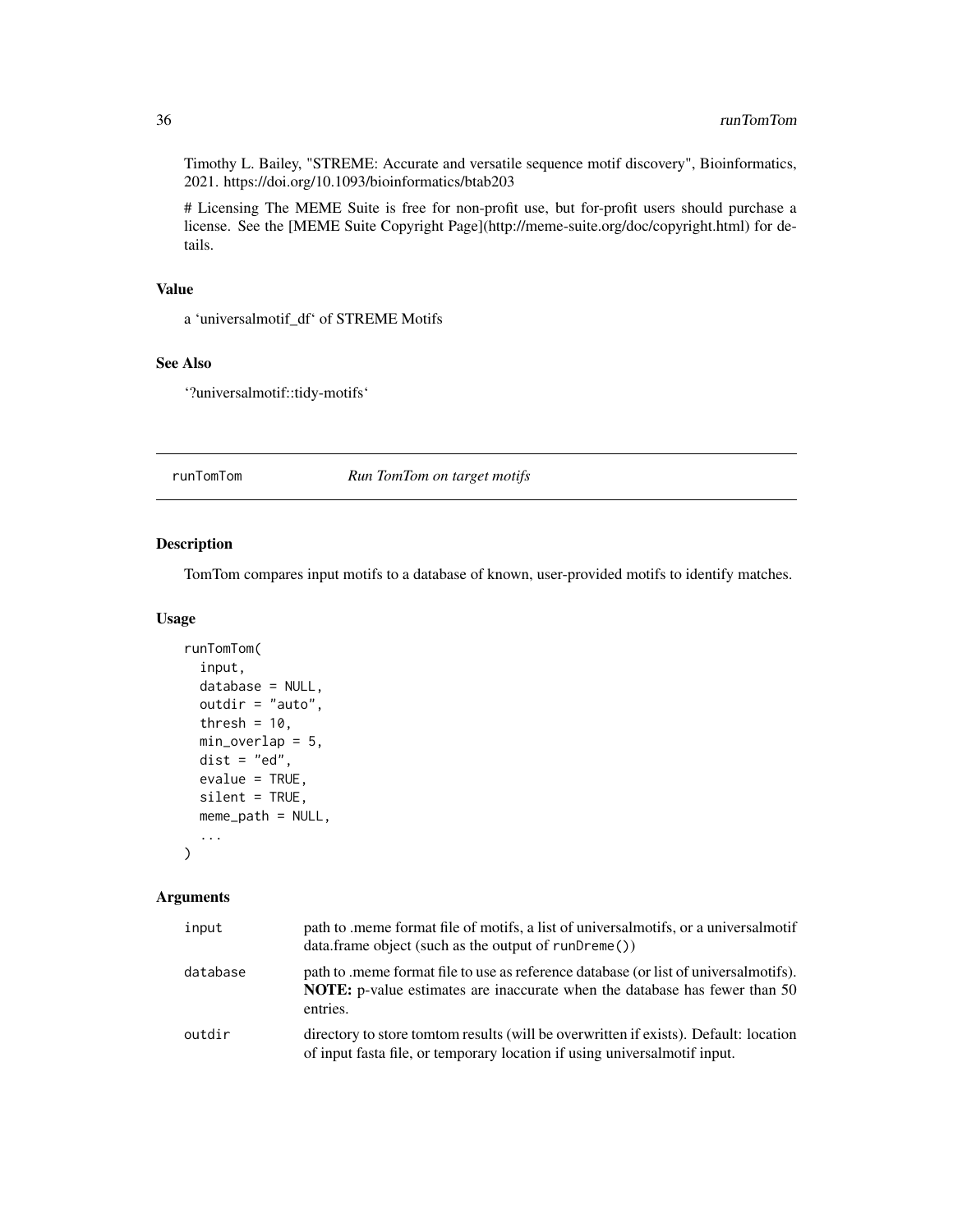#### runTomTom 37

| thresh      | report matches less than or equal to this value. If evalue = TRUE (default), set<br>an e-value threshold (default = 10). If evalue = FALSE, set a value between $0-1$<br>$(detault = 0.5)$ . |
|-------------|----------------------------------------------------------------------------------------------------------------------------------------------------------------------------------------------|
| min_overlap | only report matches that overlap by this value or more, unless input motif is<br>shorter, in which case the shorter length is used as the minimum value                                      |
| dist        | distance metric. Valid arguments: all r   ed   kullback   pearson   sandelin<br>  blic1   blic5   llr1   llr5. Default: ed (euclidean distance).                                             |
| evalue      | whether to use E-value as significance threshold (default: $TRUE$ ). If evalue =<br>FALSE, uses <i>q-value</i> instead.                                                                      |
| silent      | suppress printing stderr to console (default: TRUE).                                                                                                                                         |
| meme_path   | path to "meme/bin/" (optional). If unset, will check R environment variable<br>"MEME_DB (set in . Renviron), or option "meme_db" (set with option (meme_db)<br>$=$ "path/to/meme/bin" $)$    |
| $\ddots$ .  | additional flags passed to tomom using cmdfun formating (see table below for<br>details)                                                                                                     |

#### Details

runTomTom will rank matches by significance and return a best match motif for each input (whose properties are stored in the best\_match\_\* columns) as well as a ranked list of all possible matches stored in the tomtom list column.

#### Additional arguments

runTomTom() can accept all valid tomtom arguments passed to ... as described in the [tomtom](http://meme-suite.org/doc/tomtom.html?man_type=web) [commandline reference.](http://meme-suite.org/doc/tomtom.html?man_type=web) For convenience, below is a table of valid arguments, their default values, and their description.

| TomTom Flag       | allowed values | default      | description                                                                     |
|-------------------|----------------|--------------|---------------------------------------------------------------------------------|
| bfile             | file path      | <b>NULL</b>  | path to background model for converting frequency matrix to log-odds score      |
| motif_pseudo      | numeric        | 0.1          | pseudocount to add to motifs                                                    |
| xalph             | logical        | FALSE        | convert alphabet of target database to alphabet of query database               |
| norc              | logical        | FALSE        | Do not score reverse complements of motifs                                      |
| incomplete scores | logical        | FALSE        | Compute scores using only aligned columns                                       |
| thresh            | numeric        | 0.5          | only report matches with significance values $\leq$ this value. Unless evalue = |
| internal          | logical        | <b>FALSE</b> | forces the shorter motif to be completely contained in the longer motif         |
| min_overlap       | integer        |              | only report matches that overlap by this number of positions or more. If quer   |
| time              | integer        | <b>NULL</b>  | Maximum runtime in CPU seconds (default: no limit)                              |

#### Value

data.frame of match results. Contains best\_match\_motif column of universalmotif objects with the matched PWM from the database, a series of best\_match\_\* columns describing the TomTom results of the match, and a tomtom list column storing the ranked list of possible matches to each motif. If a universalmotif data.frame is used as input, these columns are appended to the data.frame. If no matches are returned, tomtom and best\_match\_motif columns will be set to NA and a message indicating this will print.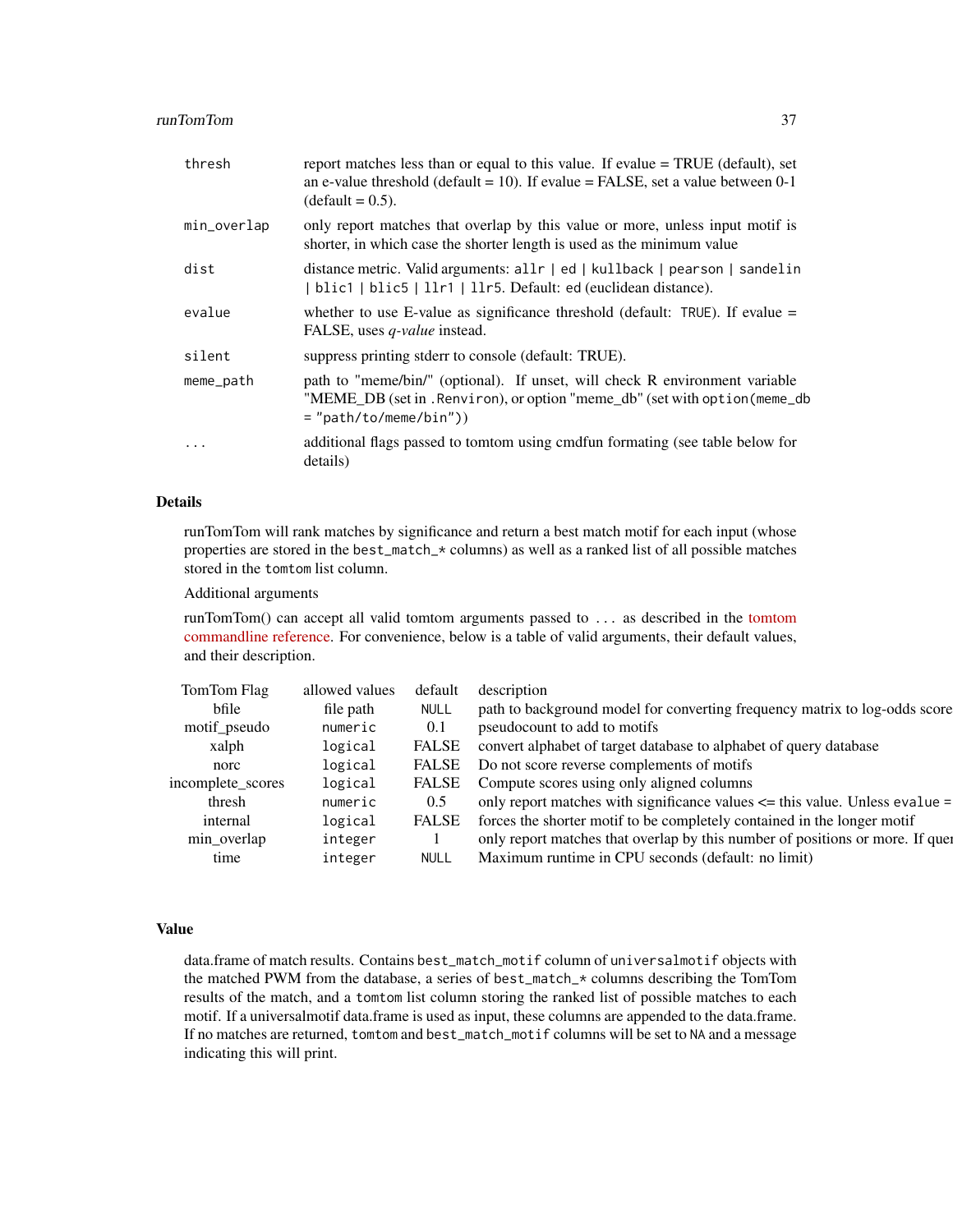#### <span id="page-37-0"></span>**Citation**

If you use runTomTom() in your analysis, please cite:

Shobhit Gupta, JA Stamatoyannopolous, Timothy Bailey and William Stafford Noble, "Quantifying similarity between motifs", Genome Biology, 8(2):R24, 2007. [full text](http://genomebiology.com/2007/8/2/R24)

#### Licensing:

The MEME Suite is free for non-profit use, but for-profit users should purchase a license. See the [MEME Suite Copyright Page](http://meme-suite.org/doc/copyright.html) for details.

#### Examples

```
if (meme_is_installed()) {
motif <- universalmotif::create_motif("CCRAAAW")
database <- system.file("extdata", "flyFactorSurvey_cleaned.meme", package = "memes")
runTomTom(motif, database)
}
```
update\_best\_match *Update best match info by ranking of tomtom data*

#### Description

This function updates the best\_match columns based on the rankings on the tomtom list data. By reordering the entries of a 'tomtom' object, the best\_match columns can be updated to reflect the new rankings using [update\_best\_match()], where the first row of the 'tomtom' data.frame is selected as the best match.

#### Usage

```
update_best_match(res)
```
#### Arguments

res results from runTomTom

#### Value

'res' with updated best\_\* columns

#### See Also

[force\_best\_match()]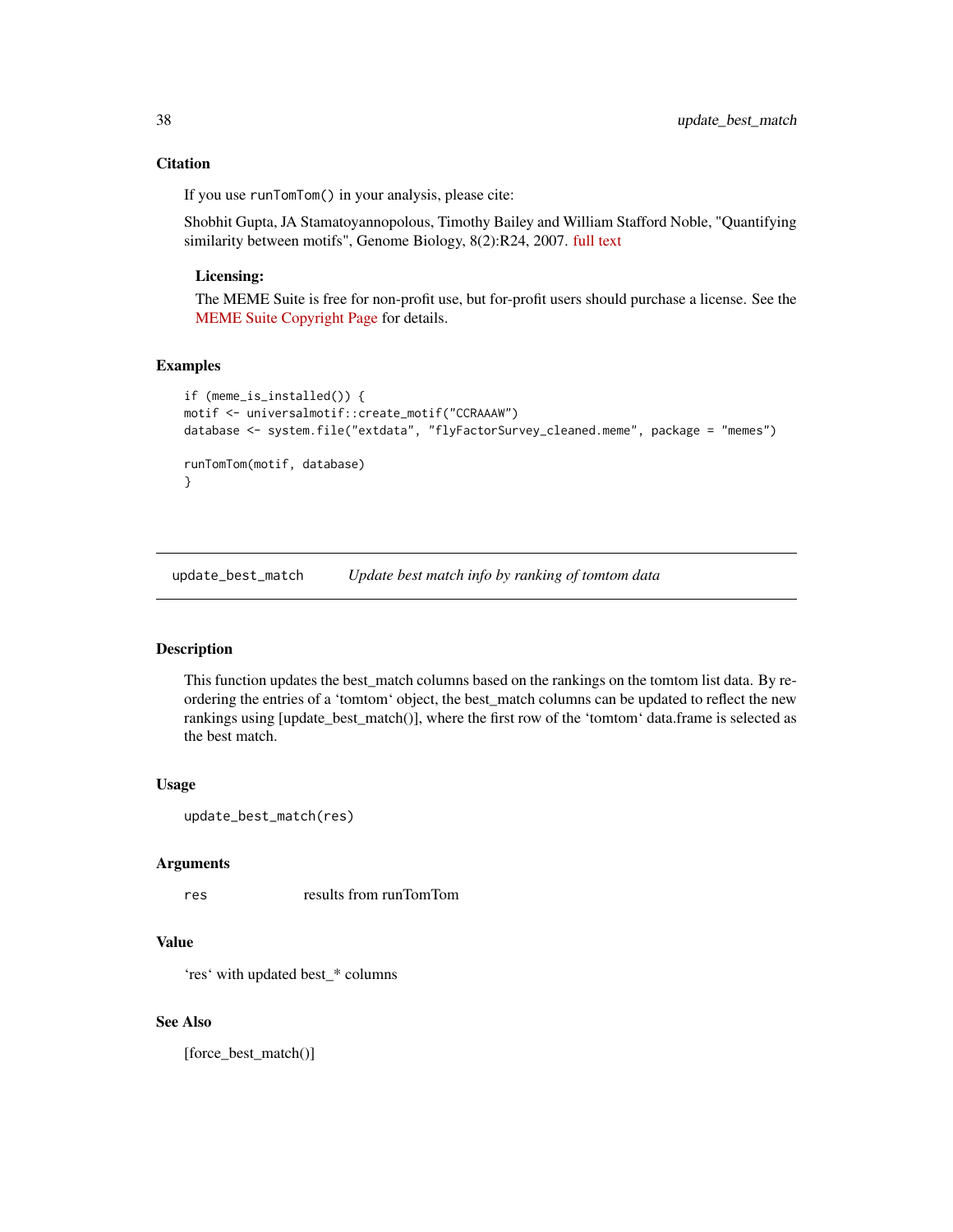#### <span id="page-38-0"></span>view\_tomtom\_hits 39

#### Examples

```
data("example_dreme_tomtom")
# best match is "CG2052_SANGER_2.5"
example_dreme_tomtom$best_match_name[1]
data("example_dreme_tomtom")<br># best match is "CG2052_SANGER_2.<br>example_dreme_tomtom$best_match_n<br># reorder the `tomtom` data.frame
example_dreme_tomtom$tomtom[[1]] <- dplyr::arrange(example_dreme_tomtom$tomtom[[1]],
                                                                dplyr::desc(match_eval))
# update_best_match will use the new order of rows, taking the top row as the new best match
new_res <- update_best_match(example_dreme_tomtom)
# best match is now altered:
new_res$best_match_name[1]
```
view\_tomtom\_hits *Compare top tomtom hits to original motif*

#### Description

Although TomTom does a good job of matching unknown motifs to known motifs, sometimes the top hit is not the correct assignment. It can be useful to manually inspect the hits. This function provides a quick utility to compare matches.

#### Usage

view\_tomtom\_hits(results, top\_n = "all")

#### Arguments

| results | results data.frame from [runTomTom()]                       |
|---------|-------------------------------------------------------------|
| top_n   | number of matched motifs to return in plot (default: "all") |

#### Details

This is intended to be a function used interactively and may not always be the best tool for creating publication-quality figures. Results with matches return ggseqlogo outputs which can be further manipulated using [ggplot2::theme()] calls, but results containing no matches are static plots.

#### Value

plot of input motif vs the top n number of tomtom matched motifs. If no match found, will plot "No Match". Note: the "No Match" plots are not amenable to ggplot theme() manipulations, while all others are.

#### Examples

```
results <- importTomTomXML(system.file("extdata", "tomtom.xml", package = "memes"))
# show top 3 hits
view_tomtom_hits(results, top_n = 3)
```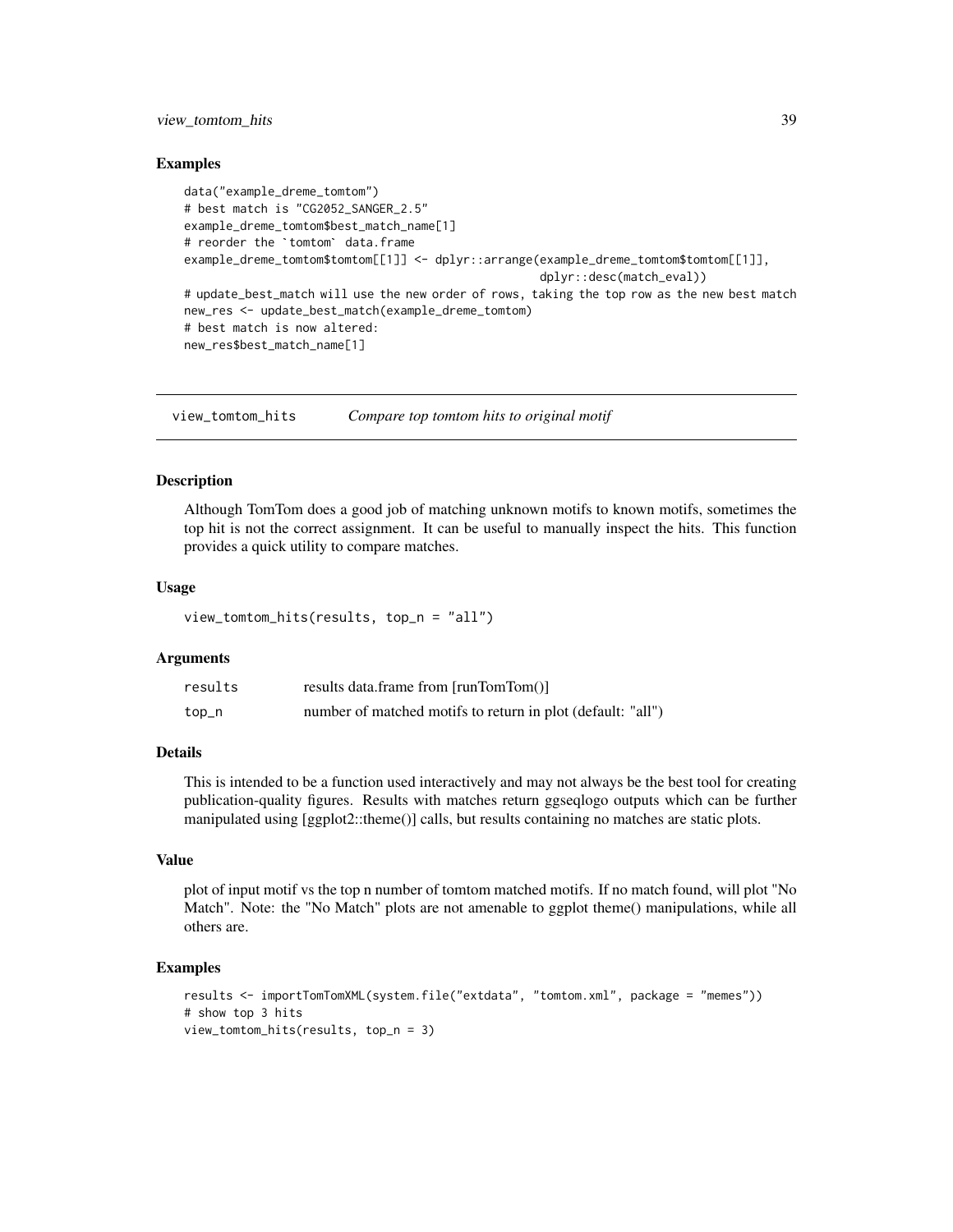<span id="page-39-0"></span>

#### Description

Write fasta file from stringset

#### Usage

```
write_fasta(seq, path = tempfile(fileext = ".fa"))
```
#### Arguments

| seg  | a 'Biostrings::XStringSet'                            |
|------|-------------------------------------------------------|
| path | path of fasta file to write (default: temporary file) |

#### Value

path to created fasta file

#### Examples

seq <- universalmotif::create\_sequences()

write\_fasta(seq)